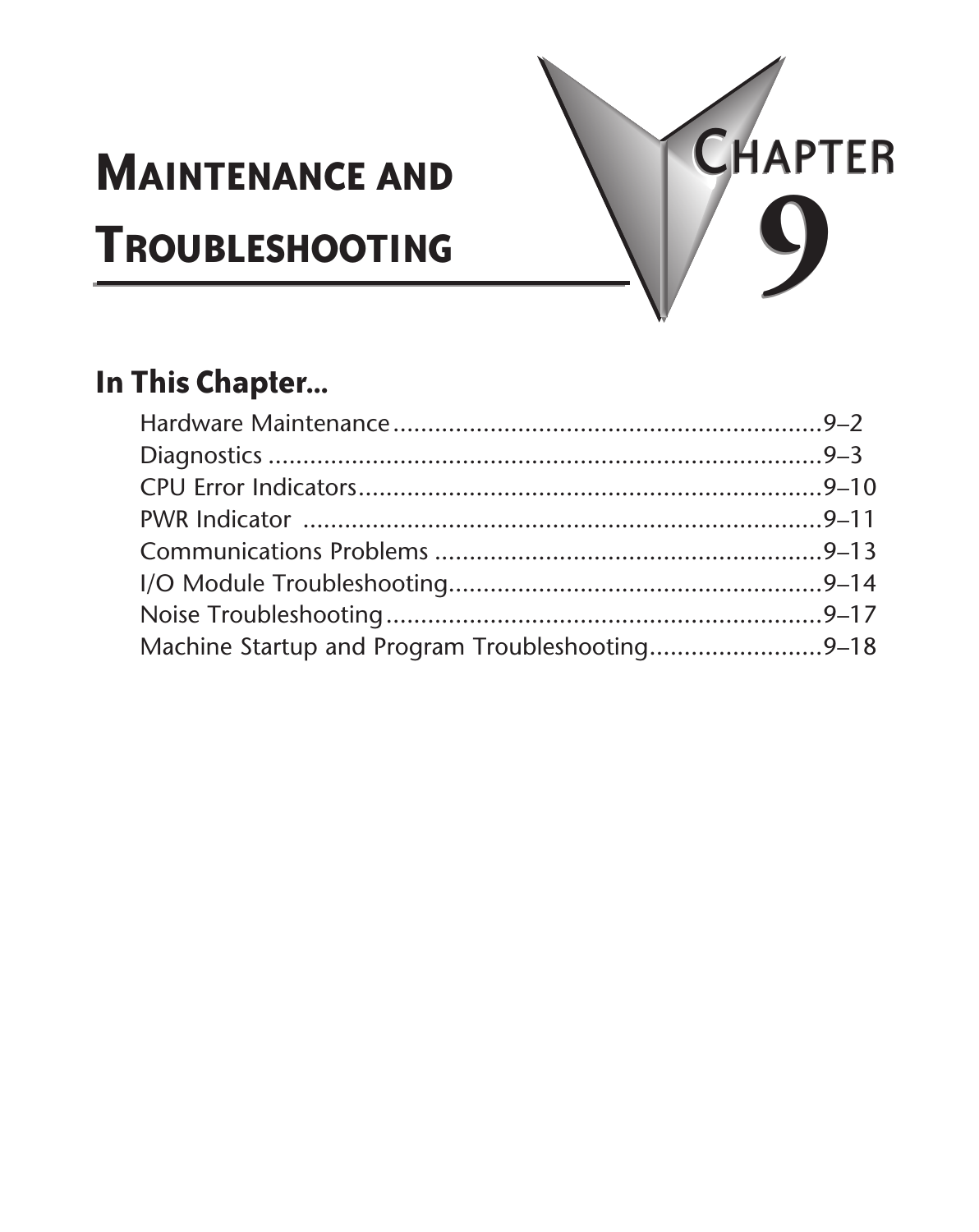## **Hardware Maintenance**

#### **Standard Maintenance**

The DL205 is a low maintenance system requiring only a few periodic checks to help reduce the risk of problems. Routine maintenance checks should be made regarding two key items.

- Air quality (cabinet temperature, airflow, etc), and
- CPU battery.

#### **Air Quality Maintenance**

The quality of the air your system is exposed to can affect system performance. If you have placed your system in an enclosure, check to see that the ambient temperature is not exceeding the operating specifications. If there are filters in the enclosure, clean or replace them as necessary to ensure adequate airflow. A good rule of thumb is to check your system environment every one to two months. Make sure the DL205 is operating within the system operating specifications.

#### **Low Battery Indicator**

The CPU has a battery LED that indicates the battery voltage is low. You should check this indicator periodically to determine if the battery needs replacing. You can also detect low battery voltage from within the CPU program. SP43 is a special relay that comes on when the battery needs to be replaced. If you are using a DL240 CPU, you can also use a programming device or operator interface to determine the battery voltage. V7746 contains the battery voltage. For example, a value of 32 in V7746 would indicate a battery voltage of 3.2V.

#### **CPU Battery Replacement**

The CPU battery is used to retain program V-memory and the system parameters. The life expectancy of this battery is five years.



*NOTE: Before installing or replacing your CPU battery, back up your V-memory and system parameters. You can do this by using DirectSOFT to save the program, V-memory, and system parameters to hard/floppy disk on a personal computer.*

To install the D2–BAT CPU battery in DL230 or DL240 CPUs:

- 1. Gently push the battery connector onto the circuit board connector.
- 2. Push the battery into the retaining clip. Don't use excessive force. You may break the retaining clip.
- 3. Make a note of the date the battery was installed.

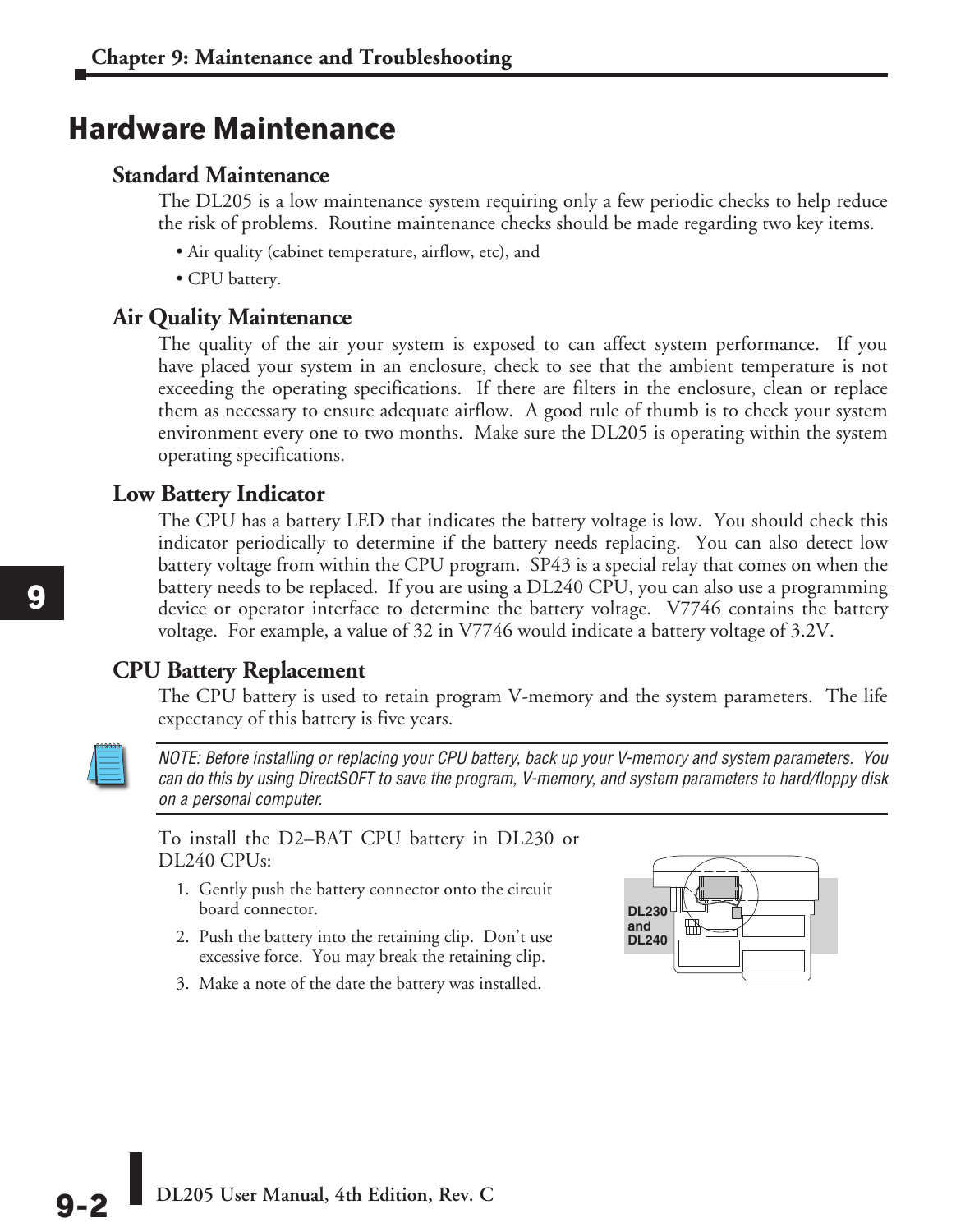To install the D2–BAT–1 CPU battery in the DL250–1 and DL260 CPUs: (#CR2354)

- 1. Press the retaining clip on the battery door down and swing the battery door open.
- 2. Remove the old battery and insert the new battery into the coin–type slot with the larger (+) side outwards.
- 3. Close the battery door, making sure that it locks securely in place.
- 4. Make a note of the date the battery was installed.



**WARNING: Do not attempt to recharge the battery or dispose of an old battery by fire. The battery may explode or release hazardous materials.**

## **Diagnostics**

#### **Diagnostics**

Your DL205 system performs many pre-defined diagnostic routines with every CPU scan. The diagnostics have been designed to detect various types of failures for the CPU and I/O modules. There are two primary error classes: fatal and non fatal.

#### **Fatal Errors**

Fatal errors are errors the CPU has detected that offer a risk of the system not functioning safely or properly. If the CPU is in Run Mode when the fatal error occurs, the CPU will switch to Program Mode. (Remember, in Program Mode all outputs are turned off.) If the fatal error is detected while the CPU is in Program Mode, the CPU will not enter Run Mode until the error has been corrected. Here are some examples of fatal errors.

- Base power supply failure
- Parity error or CPU malfunction
- I/O configuration errors
- Certain programming errors

#### **Non-fatal Errors**

Non-fatal errors are errors that are flagged by the CPU as requiring attention. They can neither cause the CPU to change from Run Mode to Program Mode, nor do they prevent the CPU from entering Run Mode. The application program can special relays use to detect if a non-fatal error has occurred. The application program can then be used to take the system to an orderly shutdown or to switch the CPU to Program Mode if necessary.

Some examples of non-fatal errors are:

- Back-up battery voltage low
- All I/O module errors
- Certain programming errors

**9**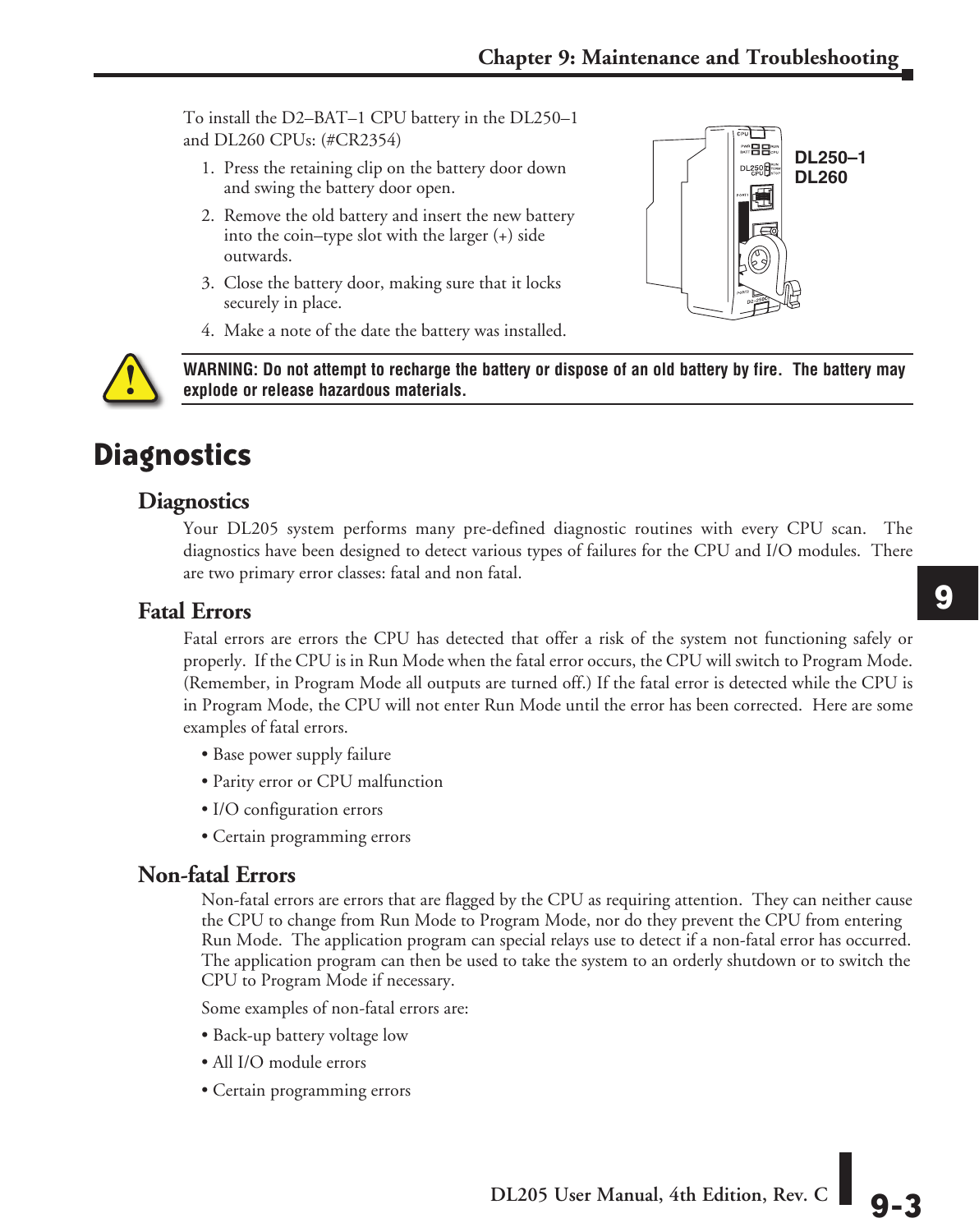#### **Finding Diagnostic Information**

Diagnostic information can be found in several places with varying levels of message detail.

- The CPU automatically logs error codes and any FAULT messages into two separate tables which can be viewed with the Handheld Programmer or *Direct*SOFT.
- The Handheld Programmer displays error numbers and short descriptions of the error.
- *Direct*SOFT provides the error number and an error message.
- Appendix B in this manual has a complete list of error messages sorted by error number.

Many of these messages point to supplemental memory locations which can be referenced for additional related information. These memory references are in the form of V-memory and SPs (special relays).

The following two tables name the specific memory locations that correspond to certain types of error messages. The special relay table also includes status indicators which can be used in programming. For a more detailed description of each of these special relays, refer to Appendix D.

| <b>Error Class</b>           | <b>Error Category</b>                                     | <b>Diagnostic</b><br><b>V-memory</b> |
|------------------------------|-----------------------------------------------------------|--------------------------------------|
| Battery Voltage (DL240 only) | Shows battery voltage to tenths (32 is 3.2V)              | V7746                                |
| User-Defined                 | Error code used with FAULT instruction                    | V7751                                |
|                              | Correct module ID code                                    | V7752                                |
| II/O Configuration           | Incorrect module ID code                                  | V7753                                |
|                              | Base and Slot number where error occurs                   | V7754                                |
|                              | <b>Fatal Error code</b>                                   | V7755                                |
| <b>System Error</b>          | Major Error code                                          | V7756                                |
|                              | Minor Error code                                          | V7757                                |
|                              | Base and slot number where error occurs                   | V7760                                |
| Module Diagnostic            | Always holds a "O"                                        | V7761                                |
|                              | Error code                                                | V7762                                |
| Grammatical                  | Address where syntax error occurs                         | V7763                                |
|                              | Error code found during syntax check                      | V7764                                |
|                              | Number of scans since last Program to Run Mode transition | V7765                                |
|                              | Current scan time (ms)                                    | V7775                                |
| CPU Scan                     | Minimum scan time (ms)                                    | V7776                                |
|                              | Maximum scan time (ms)                                    | V7777                                |

#### **V-memory Locations Corresponding to Error Codes**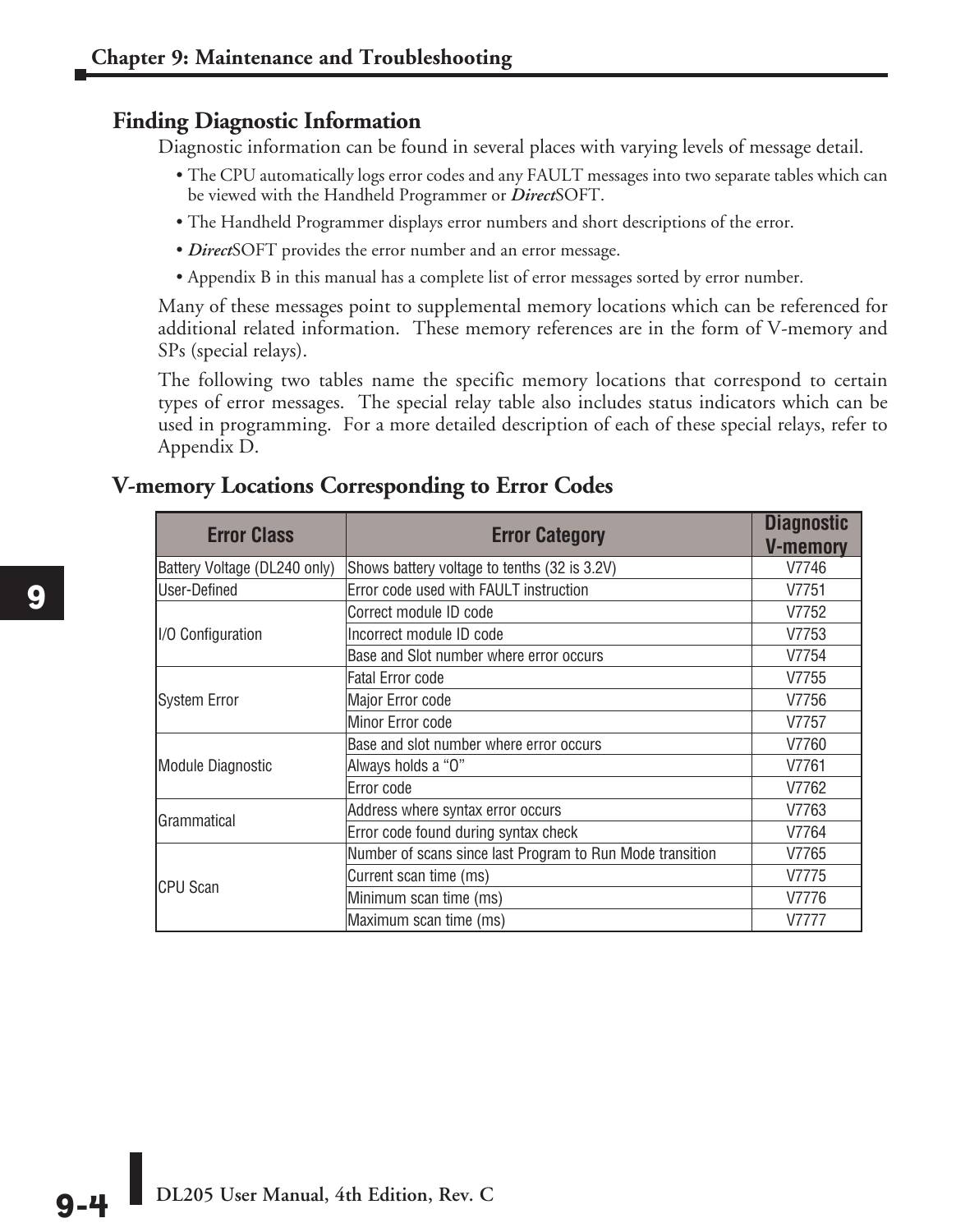### **Special Relays (SP) Corresponding to Error Codes**

| <b>Startup and Real-time Relays</b> |                                           |  |  |
|-------------------------------------|-------------------------------------------|--|--|
| SP <sub>0</sub>                     | On first scan only                        |  |  |
| SP <sub>1</sub>                     | Always ON                                 |  |  |
| SP <sub>2</sub>                     | Always OFF                                |  |  |
| SP <sub>3</sub>                     | 1 minute clock                            |  |  |
| SP <sub>4</sub>                     | 1 second clock                            |  |  |
| SP <sub>5</sub>                     | 100 millisecond clock                     |  |  |
| SP <sub>6</sub>                     | 50 millisecond clock                      |  |  |
| SP7                                 | On alternate scans                        |  |  |
|                                     | <b>CPU Status Relays</b>                  |  |  |
| <b>SP11</b>                         | Forced Run mode                           |  |  |
|                                     | (DL240/250-1/260)                         |  |  |
| <b>SP12</b>                         | Terminal Run mode                         |  |  |
| <b>SP13</b>                         | <b>Test Run mode</b>                      |  |  |
|                                     | (DL240/250-1/260)<br>Test program mode    |  |  |
| <b>SP15</b>                         | (DL240/250-1/260)                         |  |  |
| <b>SP16</b>                         | Terminal Program mode                     |  |  |
| <b>SP20</b>                         | STOP instruction was executed             |  |  |
| <b>SP22</b>                         | Interrupt enabled                         |  |  |
|                                     | <b>System Monitoring Relays</b>           |  |  |
| <b>SP40</b>                         | Critical error                            |  |  |
| SP41                                | Non-critical error                        |  |  |
| SP43                                | <b>Battery low</b>                        |  |  |
| <b>SP44</b>                         | Program memory error                      |  |  |
| <b>SP45</b>                         | I/O error                                 |  |  |
| SP46                                | <b>Communications error</b>               |  |  |
| <b>SP47</b>                         | I/O configuration error                   |  |  |
| <b>SP50</b>                         | Fault instruction was executed            |  |  |
| <b>SP51</b>                         | Watchdog timeout                          |  |  |
| <b>SP52</b>                         | Syntax error                              |  |  |
| <b>SP53</b>                         | Cannot solve the logic                    |  |  |
| SP <sub>54</sub>                    | Intelligent module<br>communication error |  |  |

|                 | <b>Accumulator Status Relays</b>                      |
|-----------------|-------------------------------------------------------|
| <b>SP60</b>     | Acc. is less than value                               |
| <b>SP61</b>     | Acc. is equal to value                                |
| <b>SP62</b>     | Acc. is greater than value                            |
| SP63            | Acc. result is zero                                   |
| <b>SP64</b>     | Half borrow occurred                                  |
| <b>SP65</b>     | Borrow occurred                                       |
| <b>SP66</b>     | Half carry occurred                                   |
| <b>SP67</b>     | Carry occurred                                        |
| <b>SP70</b>     | Result is negative (sign)                             |
| <b>SP71</b>     | Pointer reference error                               |
| <b>SP73</b>     | Overflow                                              |
| <b>SP75</b>     | Data is not in BCD                                    |
| <b>SP76</b>     | Load zero                                             |
|                 | <b>Communication Monitoring Relays</b>                |
| SP116           | CPU is communicating with                             |
| (DL230/DL240)   | another device                                        |
| SP116           | Port 2 is communicating with                          |
| (DL250-1/DL260) | another device                                        |
| <b>SP117</b>    | Communication error on Port 2<br>(DL250-1/DL260 only) |
| SP120           | Module busy, Slot 0                                   |
| SP121           | Communication error Slot 0                            |
| SP122           | Module busy, Slot 1                                   |
| SP123           | Communication error Slot 1                            |
| SP124           | Module busy, Slot 2                                   |
| SP125           | Communication error Slot 2                            |
| SP126           | Module busy, Slot 3                                   |
| SP127           | Communication error Slot 3                            |
| SP130           | Module busy, Slot 4                                   |
| SP131           | <b>Communication error Slot 4</b>                     |
| SP132           | Module busy, Slot 5                                   |
| SP133           | Communication error Slot 5                            |
| SP134           | Module busy, Slot 6                                   |
| SP135           | Communication error Slot 6                            |
| SP136           | Module busy, Slot 7                                   |
| <b>SP137</b>    | Communication error Slot 7                            |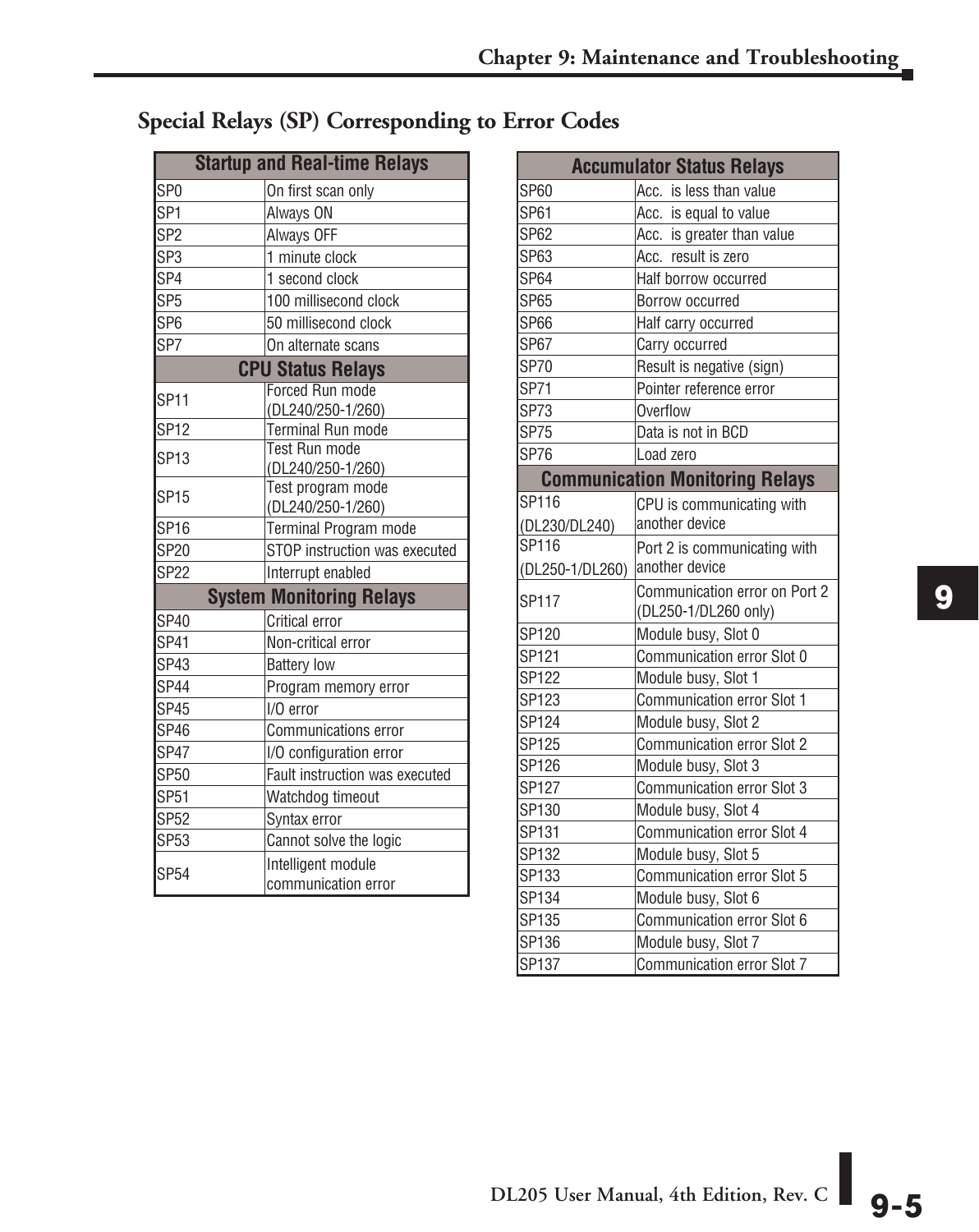#### **I/O Module Codes**

Each system component has a code identifier. This code identifier is used in some of the error messages related to the I/O modules. The following table shows these codes.

| <b>Code</b><br>(Hex) | <b>Component Type</b>         | <b>Code</b><br>(Hex) | <b>Component Type</b>            |
|----------------------|-------------------------------|----------------------|----------------------------------|
| 04                   | CPU                           | 36                   | Analog Input                     |
| 03                   | I/O Base                      | 2B                   | 16 pt. Input                     |
| 20                   | 8 pt. Output                  | 37                   | Analog Output                    |
| $\overline{21}$      | 8 pt. Input                   | 3D                   | Analog I/O Combo                 |
| 24                   | 4 input/output<br>combination | 4A                   | Counter Interface                |
|                      |                               | 7F                   | Abnormal                         |
| 28                   | 12 pt. Output                 | FF                   | No module detected               |
|                      | 16 pt. Output                 |                      | D <sub>2</sub> -D <sub>C</sub> M |
| l3F                  | 32 pt. Input                  | EE                   | H <sub>2</sub> -ECOM             |
| 130                  | 32 pt. Output                 |                      | F2-CP128                         |
| 52                   | H2-ERM(100)                   | BE                   | D2-RMSM                          |
| 51                   | H2-CTRIO(2)                   |                      |                                  |

The following diagram shows an example of how the I/O module codes are used:



**DL205 User Manual, 4th Edition, Rev. C 9-6**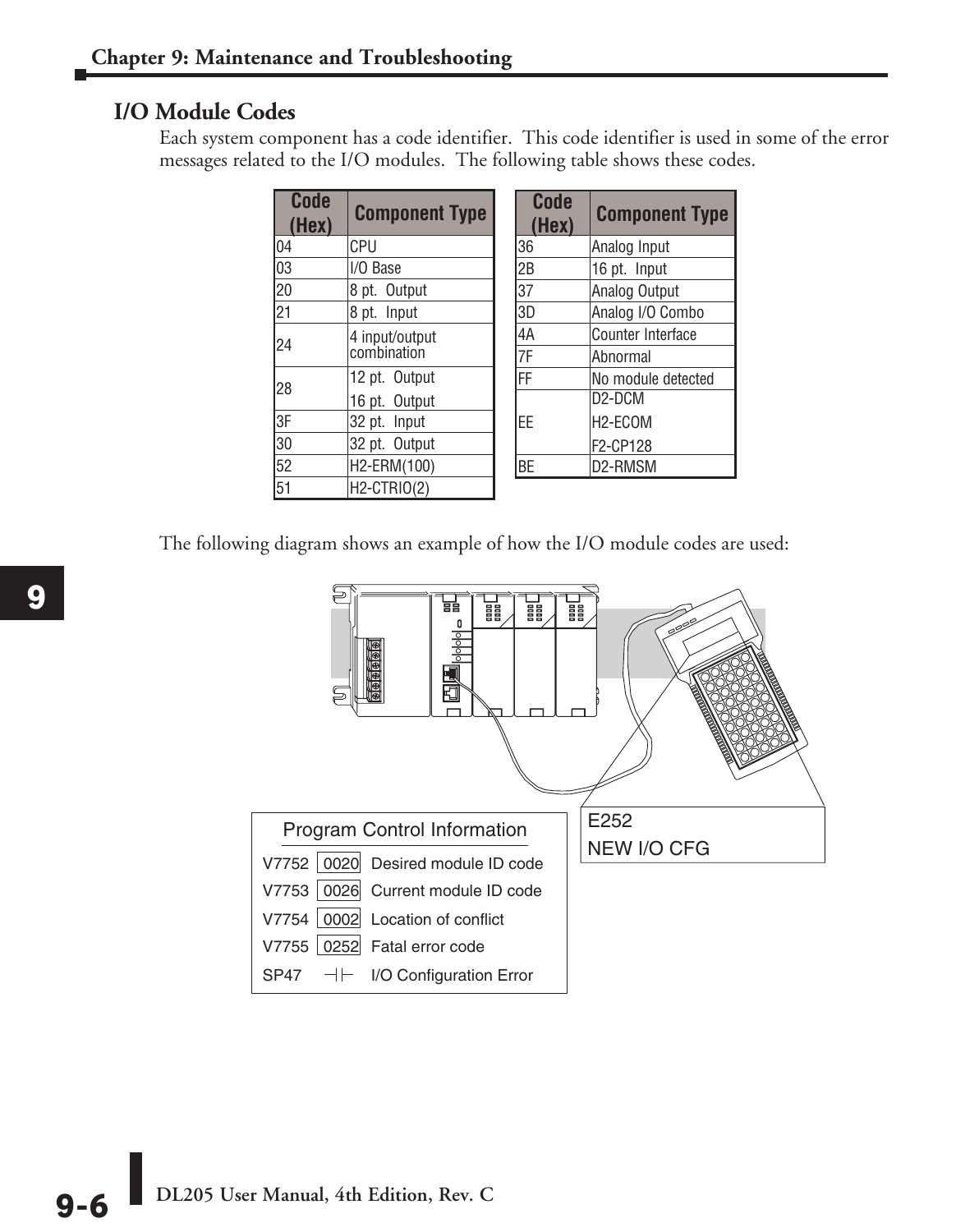#### **Error Message Tables**

The DL240/250-1/260 CPUs will automatically log any system error codes and any custom messages you have created in your application program with the FAULT instructions. The CPU logs the error code, the date, and the time the error occurred. Two separate tables store this information.

- Error Code Table the system logs up to 32 errors in the table. When an error occurs, the errors already in the table are pushed down and the most recent error is loaded into the top position. If the table is full when an error occurs, the oldest error is pushed (erased) from the table.
- Message Table the system logs up to 16 messages in this table. When a message is triggered, the messages already stored in the table are pushed down and the most recent message is loaded into the top position. If the table is full when an error occurs, the oldest message is pushed (erased) from the table.

**Date Time Message** 2008-05-26 08:41:51:11 \*Conveyor-2 stopped 2008-04-30 **17:01:11:56** \*Conveyor-1 stopped 2008-04-30 17:01:11:12 \*Limit SW1 failed 2008-04-28 03:25:14:31 \*Saw Jam Detect

The following table shows an example of an error table for messages.

You can access the error code table and the message table through *Direct*SOFT's PLC Diagnostic sub-menus or from the Handheld Programmer. Details on how to access these logs are provided in the *Direct*SOFT manual.

The following examples show you how to use the Handheld Programmer and AUX Function 5C to show the error codes. The most recent error or message is always displayed. You can use the PREV and NXT keys to scroll through the messages.

#### Use AUX 5C to view the tables



 ERROR/MESAGE AUX 5C HISTORY D

Use the arrow key to select Errors or Messages



Example of an error display

08/09/21 10:11:15 E252NEW I/O CFG Year Month Day Time

 ERROR/MESAGE AUX 5C HISTORY D

230 240 250-1 260  $\overline{\mathbf{x}}$  $\overline{\overline{\mathsf{M}}}$  $\overline{\text{M}}$  $\overline{\overline{\mathsf{M}}}$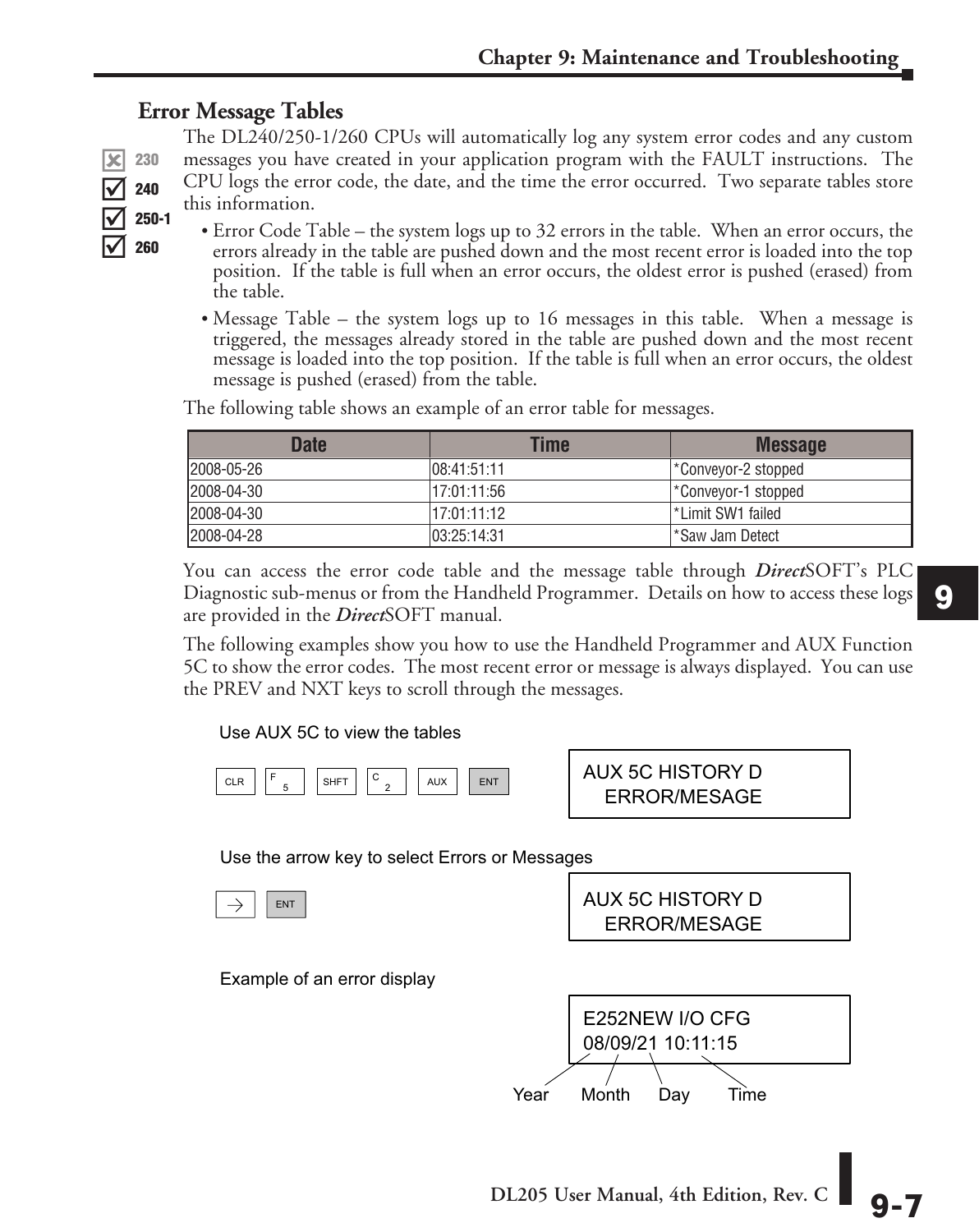#### **System Error Codes**

| 240       |
|-----------|
| 250<br>ı. |
| 260       |

The System error log contains 32 of the most recent errors that have been detected. The errors that are trapped in the error log are a subset of all the error messages which the DL205 systems generate. These errors can be generated by the CPU or by the Handheld Programmer, 250-1 depending on the actual error. Appendix B provides more complete descriptions of the error codes.

The errors can be detected at various times. However, most of them are detected at power-up, on entry to Run Mode, or when a Handheld Programmer key sequence results in an error or an illegal request.

| <b>Error Code</b> | <b>Description</b>                                | <b>Error Code</b> | <b>Description</b>                   |
|-------------------|---------------------------------------------------|-------------------|--------------------------------------|
| E003              | Software time-out                                 | E506              | Invalid operation                    |
| E004              | Invalid instruction (RAM parity error in the CPU) | E520              | Bad operation - CPU in Run           |
| E041              | CPU battery low                                   | E521              | Bad operation - CPU in Test Run      |
| E043              | Memory cartridge battery low                      | E523              | Bad operation - CPU in Test Program  |
| E099              | Program memory exceeded                           | E524              | Bad operation - CPU in Program       |
| E101              | CPU memory cartridge missing                      | E525              | Mode Switch not in TERM              |
| E104              | Write fail                                        | E526              | Unit is offline                      |
| E151              | Invalid command                                   | E527              | Unit is online                       |
| E155              | <b>RAM</b> failure                                | E528              | CPU mode                             |
| E201              | Terminal block missing                            | E540              | <b>CPU</b> locked                    |
| E202              | Missing I/O module                                | E541              | Wrong password                       |
| E203              | <b>Blown fuse</b>                                 | E542              | Password reset                       |
| E206              | User 24V power supply failure                     | E601              | Memory full                          |
| E210              | Power fault                                       | E602              | Instruction missing                  |
| E250              | Communication failure in the I/O chain            | E604              | Reference missing                    |
| E251              | I/O parity error                                  | E610              | Bad I/O type                         |
| E252              | New I/O configuration                             | E611              | <b>Bad Communications ID</b>         |
| E262              | I/O out of range                                  | E620              | Out of memory                        |
| E312              | Communications error 2                            | E621              | <b>EEPROM Memory not blank</b>       |
| E313              | Communications error 3                            | E622              | No Handheld Programmer EEPROM        |
| E316              | Communications error 6                            | E624              | V-memory only                        |
| E320              | Time out                                          | E625              | Program only                         |
| E321              | <b>Communications error</b>                       | E627              | Bad write operation                  |
| E499              | Invalid Text entry for Print Instruction          | E628              | Memory type error (should be EEPROM) |
| E501              | Bad entry                                         | E640              | Mis-compare                          |
| E502              | <b>Bad address</b>                                | E650              | Handheld Programmer system error     |
| E503              | <b>Bad command</b>                                | E651              | Handheld Programmer ROM error        |
| E504              | Bad reference / value                             | E652              | Handheld Programmer RAM error        |
| E505              | Invalid instruction                               |                   |                                      |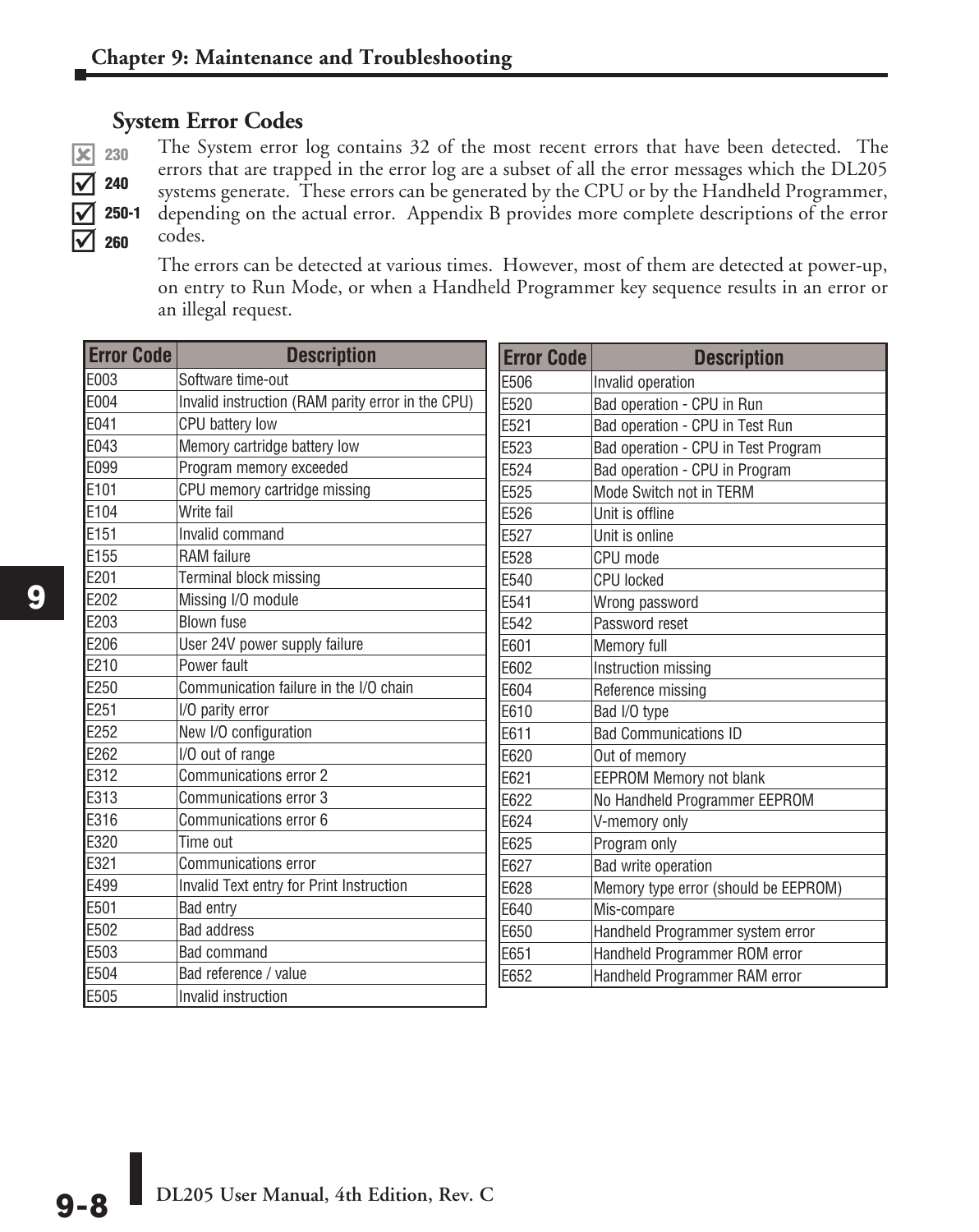#### **Program Error Codes**

E456 Bad SR

The following list shows the errors that can occur when there are problems with the program. These errors will be detected when you try to place the CPU into Run Mode or when you use AUX 21 – Check Program. The CPU will also turn on SP52 and store the error code in V7755. Appendix B provides more complete descriptions of the error codes.

| <b>Error Code</b> | <b>Description</b>          | <b>Error Code</b> | <b>Description</b>               |
|-------------------|-----------------------------|-------------------|----------------------------------|
| $F4**$            | No Program in CPU           | E461              | <b>Stack Overflow</b>            |
| E401              | Missing END statement       | E462              | <b>Stack Underflow</b>           |
| E402              | <b>Missing LBL</b>          | E463              | Logic Error                      |
| E403              | <b>Missing RET</b>          | E464              | <b>Missing Circuit</b>           |
| E404              | Missing FOR                 | E471              | Duplicate coil reference         |
| E405              | <b>Missing NEXT</b>         | E472              | Duplicate TMR reference          |
| E406              | <b>Missing IRT</b>          | E473              | Duplicate CNT reference          |
| E412              | SBR/LBL >64                 | E480              | CV position error                |
| E413              | FOR/NEXT > 64               | E481              | CV not connected                 |
| E421              | Duplicate stage reference   | E482              | CV exceeded                      |
| E422              | Duplicate SBR/LBL reference | E483              | <b>CVJMP</b> placement error     |
| E423              | <b>Nested loops</b>         | E484              | No CV                            |
| E431              | Invalid ISG/SG address      | E485              | No CVJMP                         |
| E432              | Invalid jump (GOTO) address | E486              | <b>BCALL</b> placement error     |
| E433              | <b>Invalid SBR address</b>  | E487              | No Block defined                 |
| E434              | Invalid RTC address         | E488              | <b>Block position error</b>      |
| E435              | Invalid RT address          | E489              | <b>Block CR identifier error</b> |
| E436              | Invalid INT address         | E490              | No Block stage                   |
| E437              | Invalid IRTC address        | E491              | ISG position error               |
| E438              | Invalid IRT address         | E492              | <b>BEND</b> position error       |
| E440              | <b>Invalid Data address</b> | E493              | <b>BEND I error</b>              |
| E441              | <b>ACON/NCON</b>            | E494              | No BEND                          |
| E451              | <b>Bad MLS/MLR</b>          |                   |                                  |
| E452              | X input used as output coil |                   |                                  |
| E453              | Missing T/C                 |                   |                                  |
| E454              | <b>Bad TMRA</b>             |                   |                                  |
| E455              | <b>Bad CNT</b>              |                   |                                  |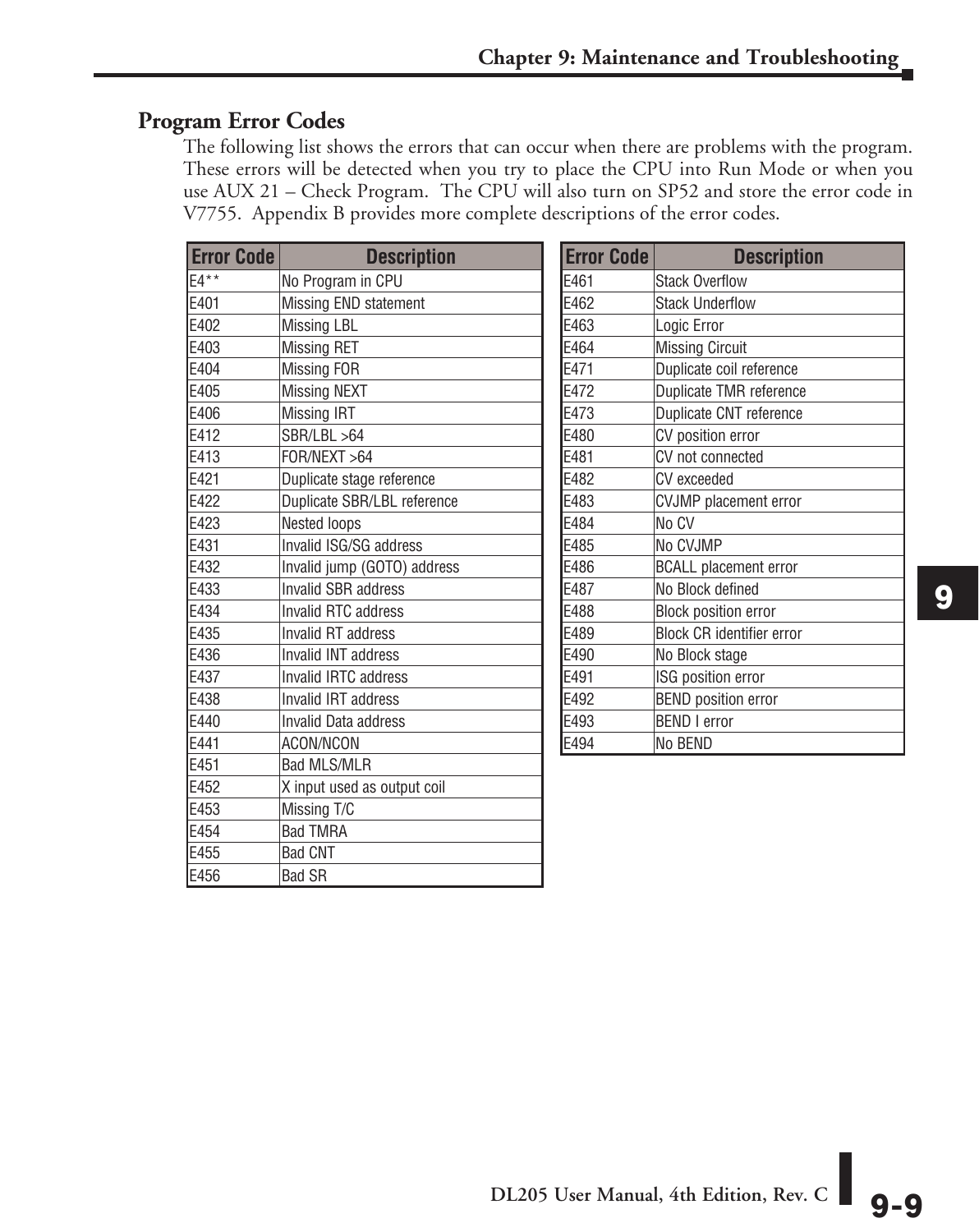## **CPU Error Indicators**

The DL205 CPUs have indicators on the front to help you diagnose problems with the system. The table below gives a quick reference of potential problems associated with each status indicator. Following the table will be a detailed analysis of each of these indicator problems.

| <b>Indicator Status</b> | <b>Potential Problems</b>                                      |  |
|-------------------------|----------------------------------------------------------------|--|
|                         | 1. System voltage incorrect                                    |  |
| PWR (off)               | 2. Power supply/CPU is faulty                                  |  |
|                         | 3. Other component such an I/O module has power supply shorted |  |
|                         | 4. Power budget exceeded for the base being used               |  |
|                         | 1. CPU programming error                                       |  |
| RUN (will not come on)  | 2. Switch in TERM position                                     |  |
|                         | 3. Switch in STOP position (DL250-1, DL260 only)               |  |
| RUN (flashing)          | Firmware upgrade mode                                          |  |
|                         | 1. Electrical noise interference                               |  |
| CPU (on)                | 2. CPU defective                                               |  |
|                         | 1. CPU battery low                                             |  |
| BATT (on)               | 2. CPU battery missing, or disconnected                        |  |





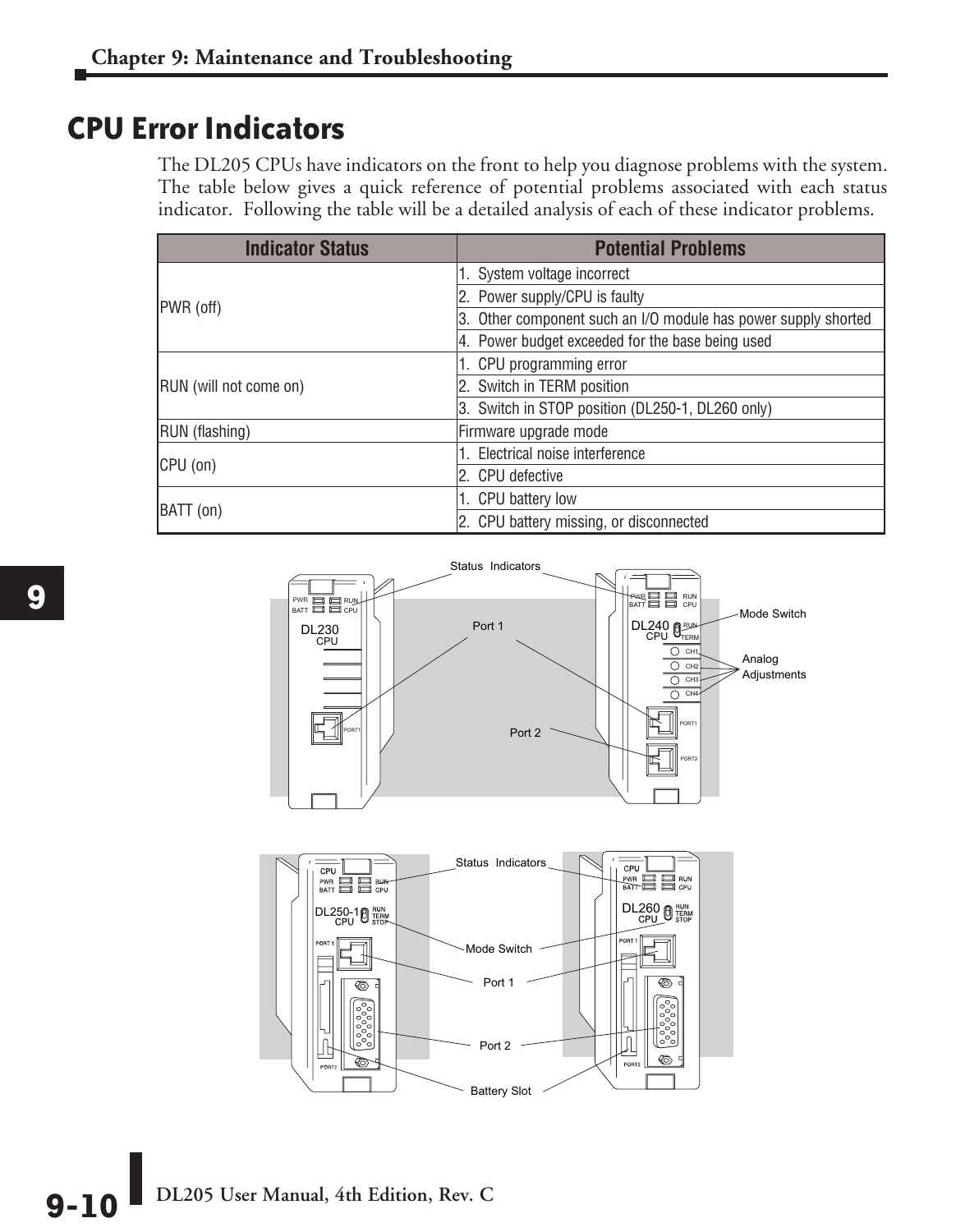## **PWR Indicator**

There are four general reasons for the CPU power status LED (PWR) to be OFF:

- Power to the base is incorrect or is not applied.
- Base power supply is faulty.
- Other component(s) have the power supply shut down.
- Power budget for the base has been exceeded.

#### **Incorrect Base Power**

If the voltage to the power supply is not correct, the CPU and/or base may not operate properly or may not operate at all. Use the following guidelines to correct the problem.



#### **WARNING: To minimize the risk of electrical shock, always disconnect the system power before inspecting the physical wiring.**

- 1. First, disconnect the system power and check all incoming wiring for loose connections.
- 2. If you are using a separate termination panel, check those connections to make sure the wiring is connected to the proper location.
- 3. If the connections are acceptable, reconnect the system power and measure the voltage at the base terminal strip to ensure it is within specification. If the voltage is not correct, shut down the system and correct the problem.
- 4. If all wiring is connected correctly and the incoming power is within the specifications required, the base power supply should be returned for repair.

#### **Faulty CPU**

There is not a good check to test for a faulty CPU other than substituting a known good one to see if this corrects the problem. If you have experienced major power surges, it is possible the CPU and power supply have been damaged. If you suspect this is the cause of the power supply damage, a line conditioner that removes damaging voltage spikes should be used in the future.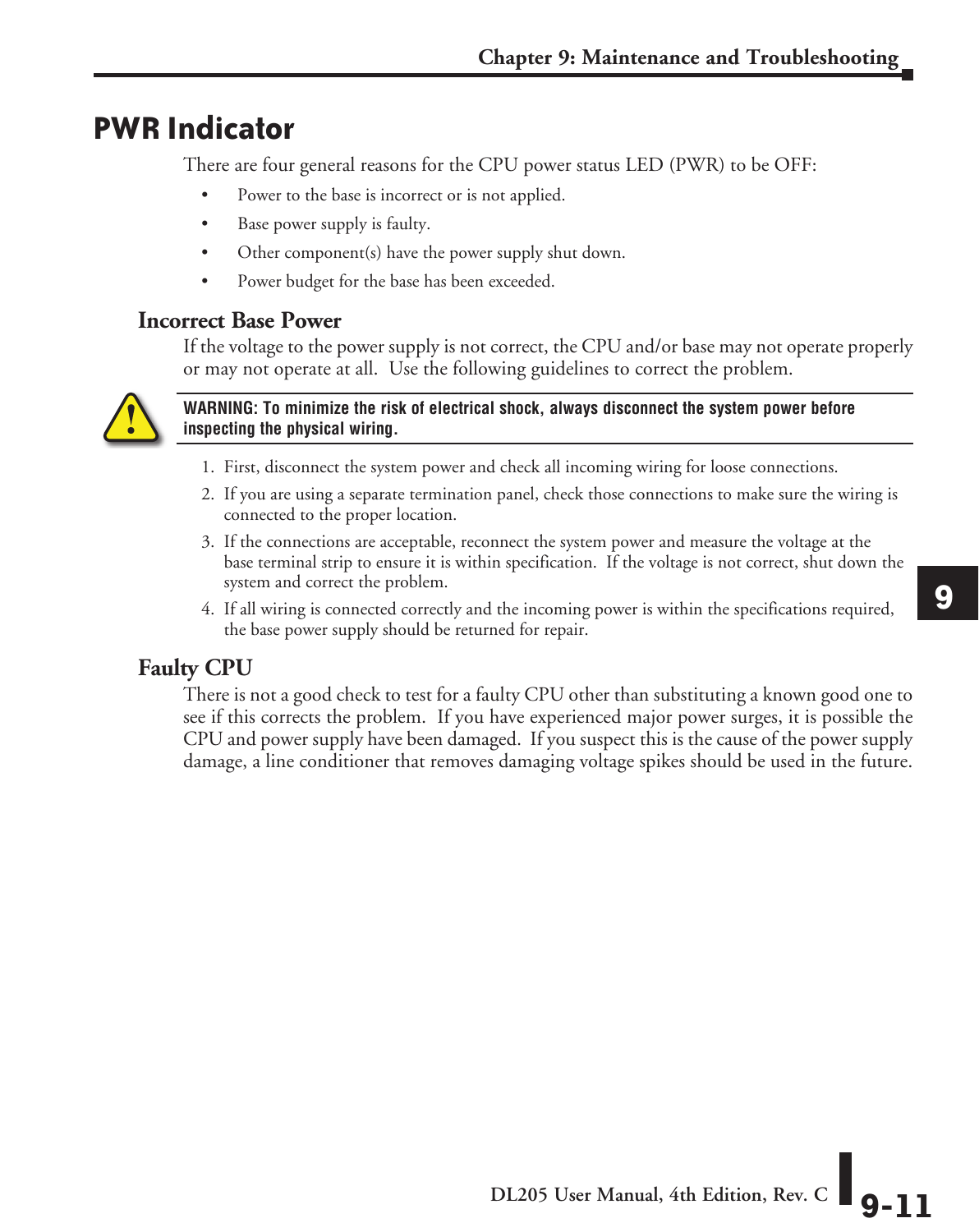#### **Device or Module causing the Power Supply to Shutdown**

It is possible a faulty module or external device using the system 5V can shut down the power supply. This 5V can be coming from the base or from the CPU communication ports.

To test for a device causing this problem:

- 1. Turn off power to the CPU.
- 2. Disconnect all external devices (i.e., communication cables) from the CPU.
- 3. Reapply power to the system.

If the power supply operates normally, you may have either a shorted device or a shorted cable. If the power supply does not operate normally, then test for a module causing the problem by following the steps below:

If the PWR LED operates normally, the problem could be in one of the modules. To isolate which module is causing the problem, disconnect the system power and remove one module at a time until the PWR LED operates normally. Follow the procedure below:

- Turn off power to the base.
- Remove a module from the base.
- Reapply power to the base.

Bent base connector pins on the module can cause this problem. Check to see the connector is not the problem.

#### **Power Budget Exceeded**

If the machine had been operating correctly for a considerable amount of time prior to the indicator going off, the power budget is not likely to be the problem. Power budgeting problems usually occur during system startup when the PLC is under operation and the inputs/ outputs are requiring more current than the base power supply can provide.



**WARNING: The PLC may reset if the power budget is exceeded. If there is any doubt about the system power budget, please check it at this time. Exceeding the power budget can cause unpredictable results which can cause damage and injury. Verify the modules in the base operate within the power budget for the chosen base. You can find these tables in Chapter 4, Bases and I/O Configuration.**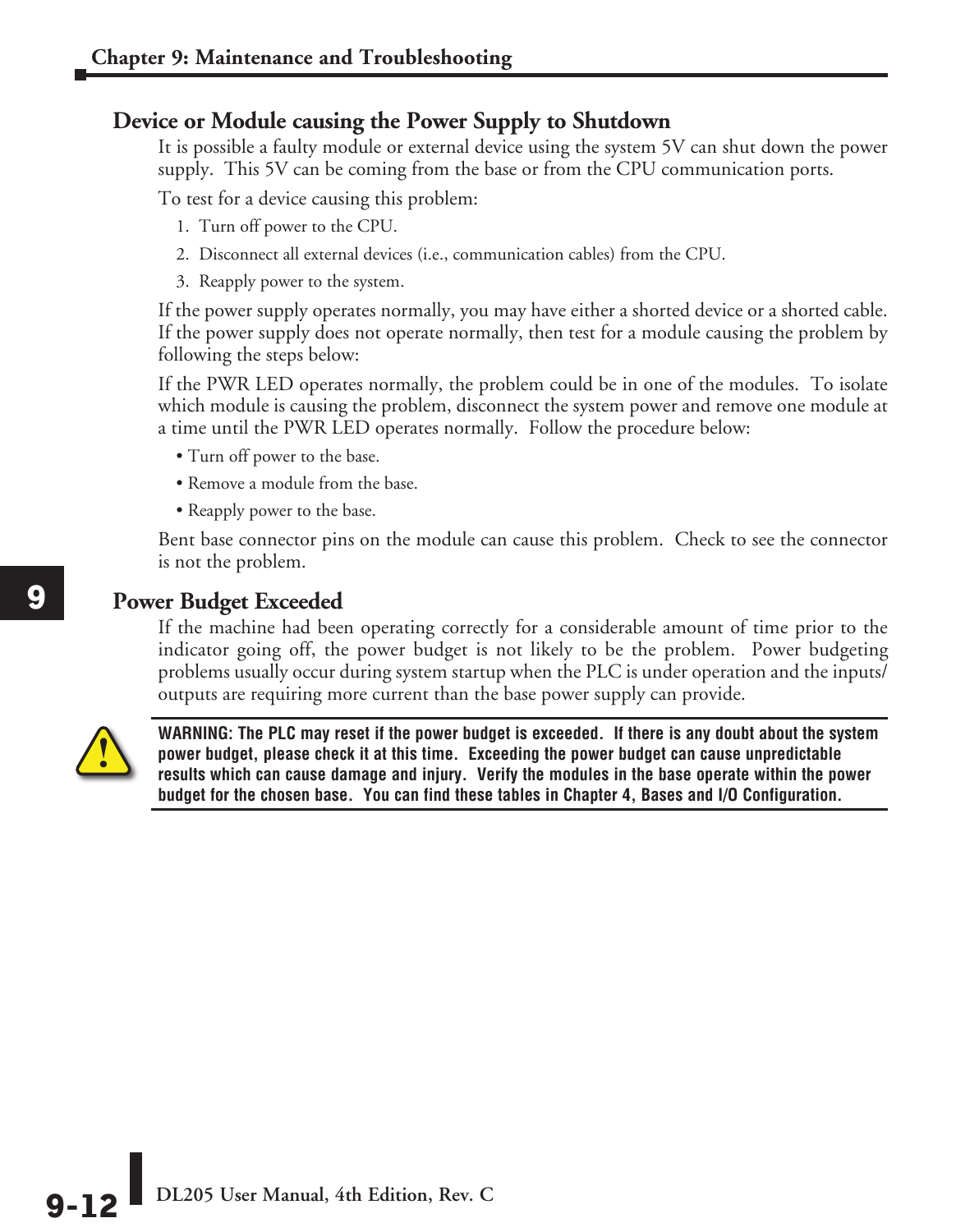#### **Run Indicator**

If the CPU will not enter the Run mode (the RUN indicator is off), the problem is usually in the application program, unless the CPU has a fatal error. If a fatal error has occurred, the CPU LED should be on. (You can use a programming device to determine the cause of the error.) If the RUN light is flashing, the PLC is in firmware upgrade mode.

If you are using a DL240, DL250–1 or DL260 and you are trying to change the modes with a programming device, make sure the mode switch is in the TERM position.

Both of the programming devices, Handheld Programmer and *Direct*SOFT, will return an error message describing the problem. Depending on the error, there may also be an AUX function you can use to help diagnose the problem. The most common programming error is "Missing END Statement." All application programs require an END statement for proper termination. A complete list of error codes can be found in Appendix B.

#### **CPU Indicator**

If the CPU indicator is on, a fatal error has occurred in the CPU. Generally, this is not a programming problem but an actual hardware failure. You can power cycle the system to clear the error. If the error clears, you should monitor the system and determine what caused the problem. You will find this problem is sometimes caused by high frequency electrical noise introduced into the CPU from an outside source. Check your system grounding and install electrical noise filters if the grounding is suspected. If power cycling the system does not reset the error, or if the problem returns, you should replace the CPU.

#### **BATT Indicator**

If the BATT indicator is on, the CPU battery is either disconnected or needs replacing. The battery voltage is continuously monitored while the system voltage is being supplied.

## **Communications Problems**

If you cannot establish communications with the CPU, check these items.

- The cable is disconnected.
- The cable has a broken wire or has been wired incorrectly.
- The cable is improperly terminated or grounded.
- The device connected is not operating at the correct baud rate (9600 baud for the top port. Use AUX 56 to select the baud rate for the bottom port on a DL240, DL250–1 and DL260).
- The device connected to the port is sending data incorrectly.
- A grounding difference exists between the two devices.
- Electrical noise is causing intermittent errors.
- The CPU has a bad communication port and the CPU should be replaced.

If an error occurs, the indicator will come on and stay on until a successful communication has been completed.

**9**

**DL205 User Manual, 4th Edition, Rev. C 9-13**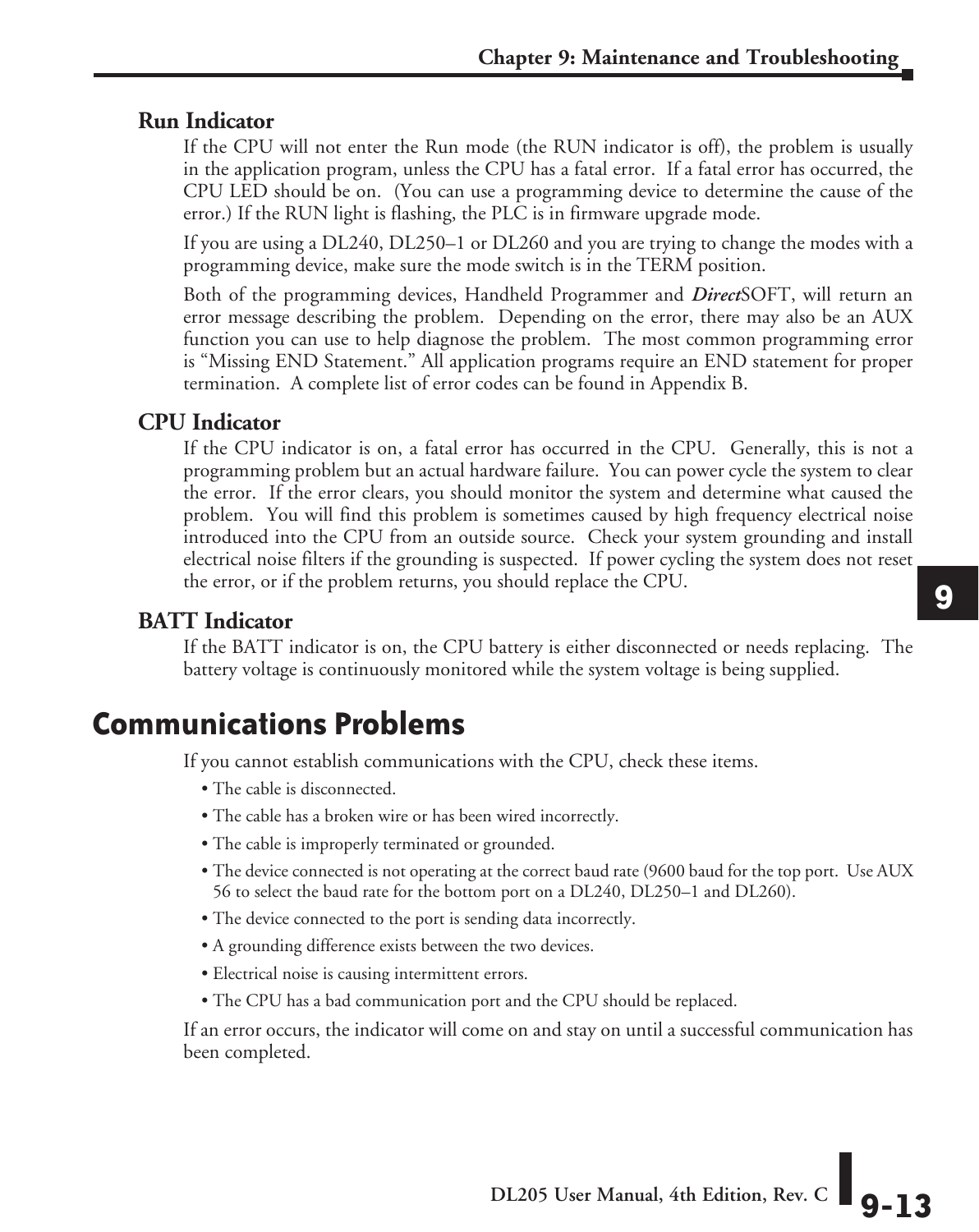## **I/O Module Troubleshooting**

#### **Things to Check**

If you suspect an I/O error, there are several things that could be causing the problem.

- A blown fuse.
- A loose terminal block.
- The 24VDC supply has failed.
- The module has failed.
- The I/O configuration check detects a change in the I/O configuration.

#### **I/O Diagnostics**

If the modules are not providing any clues to the problem, run AUX 42 from the handheld programmer or I/O diagnostics in *Direct*SOFT. Both options will provide the base number, the slot number and the problem with the module. Once the problem is corrected, the indicators will reset.

An I/O error will not cause the CPU to switch from the run to program mode; however there are special relays (SPs) available in the CPU which will allow this error to be read in ladder logic. The application program can then take the required action, such as entering the program mode or initiating an orderly shutdown. The figure below shows an example of the failure indicators.



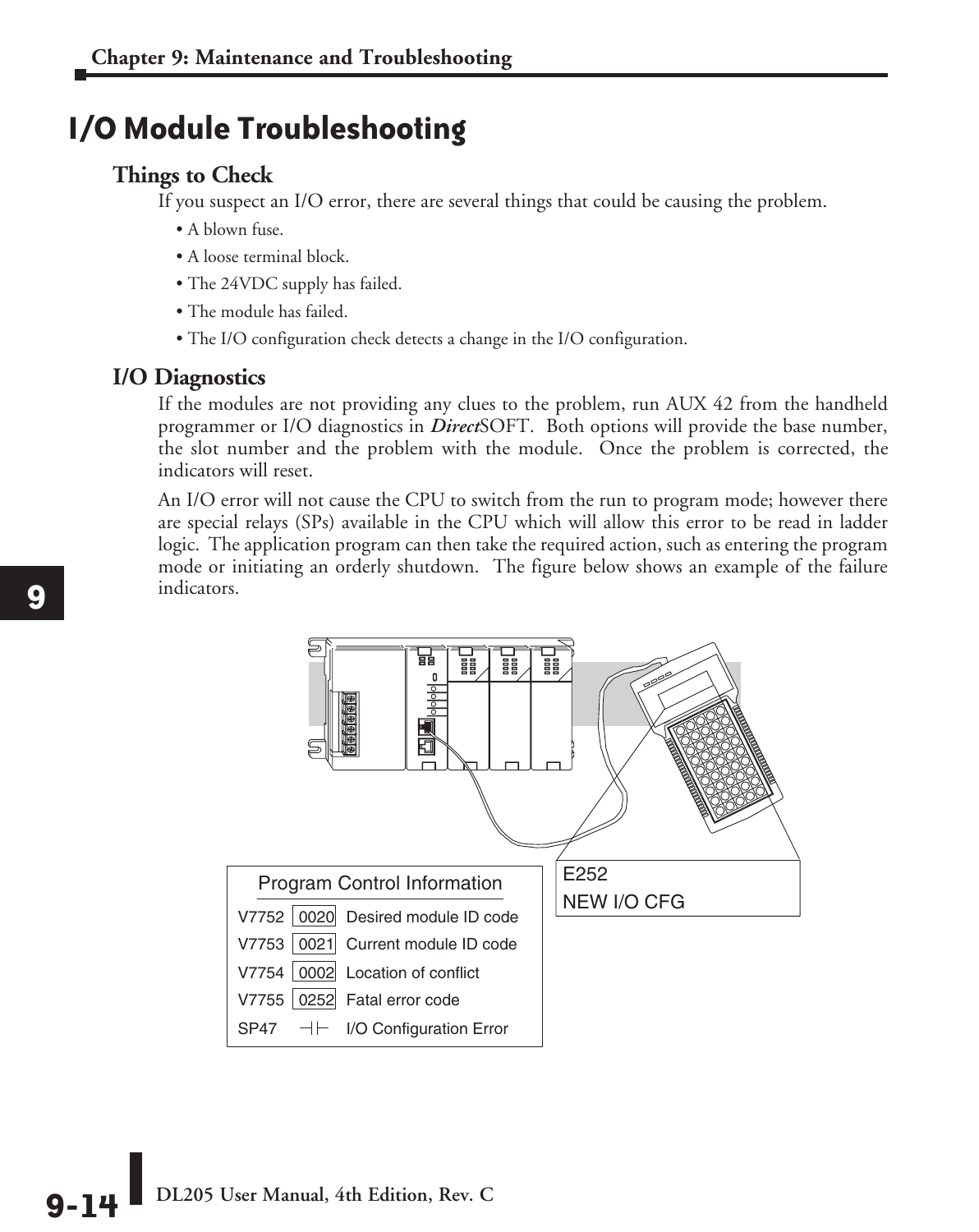#### **Some Quick Steps**

When troubleshooting the DL205 series I/O modules, you should be aware of a few facts you that may assist you in quickly correcting an I/O problem:

- The output modules cannot detect shorted or open output points. If you suspect one or more points on an output module to be faulty, you should measure the voltage drop from the common to the suspect point. Remember, when using a Digital Volt Meter, leakage current from an output device, such as a triac or a transistor, must be considered. A point which is off may appear to be on if no load is connected to the point.
- The I/O point status indicators on the modules are logic side indicators. This means the LED which indicates the on or off status reflects the status of the point with respect to the CPU. On an output module, the status indicators could be operating normally, while the actual output device (transistor, triac etc) could be damaged. With an input module, if the indicator LED is on, the input circuitry should be operating properly. To verify proper functionality, check to see that the LED goes off when the input signal is removed.
- Leakage current can be a problem when connecting field devices to I/O modules. False input signals can be generated when the leakage current of an output device is great enough to turn on the connected input device. To correct this, install a resistor in parallel with the input or output of the circuit. The value of this resistor will depend on the amount of leakage current and the voltage applied but usually a 10KΩ to 20KΩ resistor will work. Ensure the wattage rating of the resistor is correct for your application.
- The easiest method to determine if a module has failed is to replace it, if you have a spare. However, if you suspect another device to have caused the failure in the module, that device may cause the same failure in the replacement module as well. As a point of caution, you may want to check devices or power supplies connected to the failed module before replacing it with a spare module.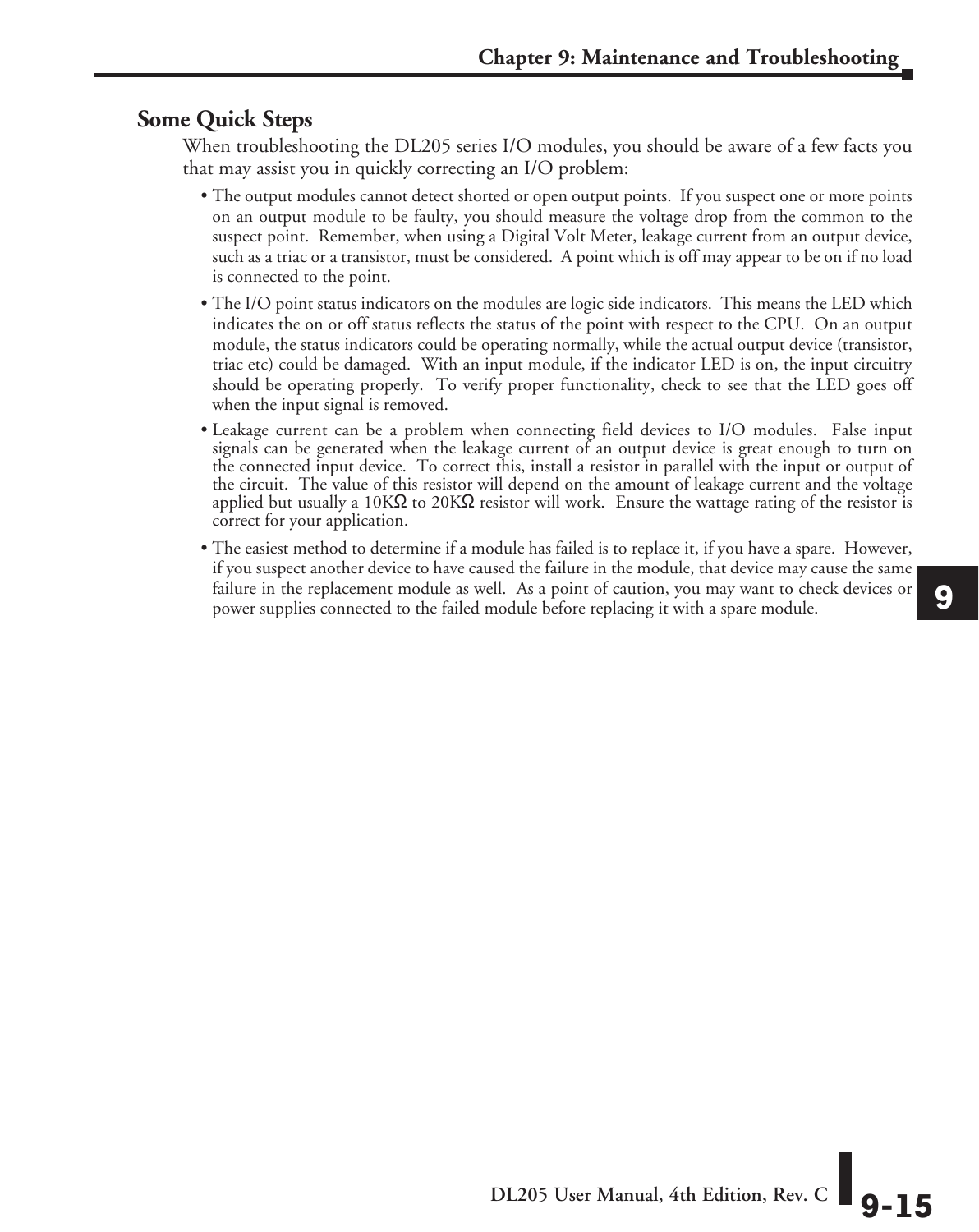#### **Testing Output Points**

Output points can be set on or off in the DL205 series CPUs. In the DL240 and DL250- 1, you can use AUX 59, Bit Override, to force a point even while the program is running. However, this is not a recommended method to test the output points. If you want to do an I/O check independent of the application program for either the DL230, DL240, DL250–1 or DL260, follow the procedure below:

| <b>Step</b> | Action                                                                                                                                                                               |
|-------------|--------------------------------------------------------------------------------------------------------------------------------------------------------------------------------------|
|             | Use a Handheld Programmer or <b>Direct</b> SOFT to communicate online to the PLC.                                                                                                    |
|             | Change to Program Mode.                                                                                                                                                              |
| 3           | Go to address 0.                                                                                                                                                                     |
| 4           | Insert an "END" statement at address 0. (This will cause program execution to occur only at address 0<br> and prevent the application program from turning the I/O points on or off. |
| 5           | Change to Run Mode.                                                                                                                                                                  |
| 6           | Use the programming device to set (turn) on or off the points you wish to test.                                                                                                      |
|             | When you finish testing I/O points, delete the "END" statement at address 0.                                                                                                         |



**WARNING: Depending on your application, forcing I/O points may cause unpredictable machine operation that can result in a risk of personal injury or equipment damage. Make sure you have taken all appropriate safety precautions prior to testing any I/O points.**

#### **Handheld Programmer Keystrokes Used to Test an Output Point**



Insert an END statement at the beginning of the program. This disables the remainder of the program.

From a clear display, use the following keystrokes



| <b>STAT</b><br><b>ENT</b> | <b>16P STATUS</b> |
|---------------------------|-------------------|
|                           | BIT REF X         |

Use the PREV or NEXT keys to select the Y data type

| <b>NFXT</b><br> |  |  |  |  |
|-----------------|--|--|--|--|
|-----------------|--|--|--|--|

| Y 10 Y 0 |                                       |  |
|----------|---------------------------------------|--|
|          | ومواملها والماما والماح الماحا والمار |  |

Use arrow keys to select point, then use ON and OFF to change the status



|                                                                                                                                   | Y <sub>2</sub> is now on |
|-----------------------------------------------------------------------------------------------------------------------------------|--------------------------|
| Y 10 Y 0<br><u> 1989 - Antonio Antonio Antonio Antonio Antonio Antonio Antonio Antonio Antonio Antonio Antonio Antonio Antoni</u> |                          |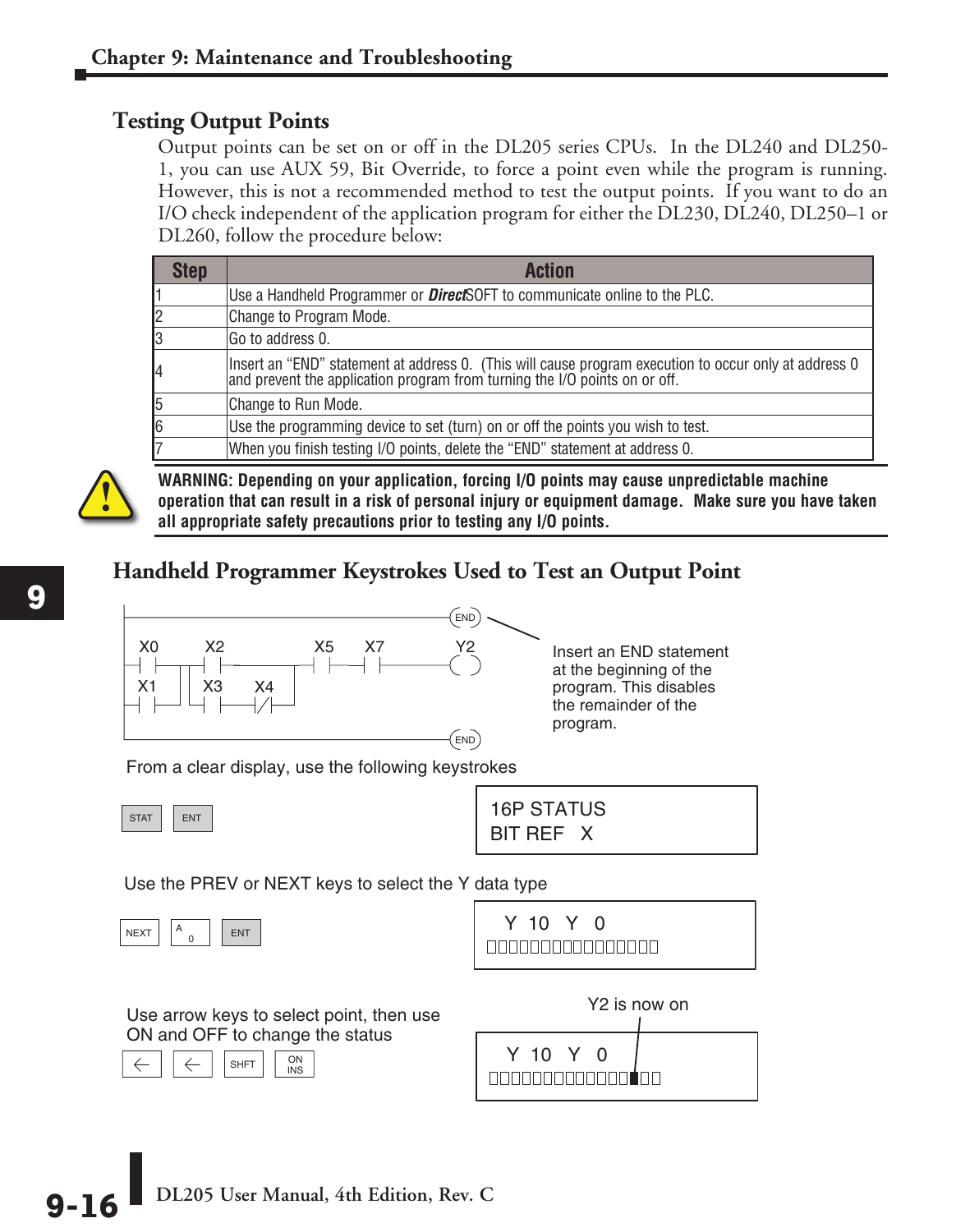## **Noise Troubleshooting**

#### **Electrical Noise Problems**

Noise is one of the most difficult problems to diagnose. Electrical noise can enter a system in many different ways and falls into one of two categories: conducted or radiated. It may be difficult to determine how the noise is entering the system, but the corrective actions for either type of noise problem are similar.

- Conducted noise is when the electrical interference is introduced into the system by way of an attached wire, panel connection, etc. It may enter through an I/O module, a power supply connection, the communication ground connection, or the chassis ground connection.
- Radiated noise is when the electrical interference is introduced into the system without a direct electrical connection, much in the same manner as radio waves.

#### **Reducing Electrical Noise**

While electrical noise cannot be eliminated, it can be reduced to a level that will not affect the system.

- Most noise problems result from improper grounding of the system. A good earth ground can be the single most effective way to correct noise problems. If a ground is not available, install a ground rod as close to the system as possible. Ensure all ground wires are single-point grounds and are not daisy chained from one device to another. Ground metal enclosures around the system. A loose wire is no more than a large antenna waiting to introduce noise into the system; therefore, you should tighten all connections in your system. Loose ground wires are more susceptible to noise than the other wires in your system. Review Chapter 2, Installation, Wiring, and Specifications, if you have questions regarding how to ground your system.
- Electrical noise can enter the system through the power source for the CPU and I/O. Installing an isolation transformer for all AC sources can correct this problem. DC power sources should be well grounded, good quality power supplies. Switching DC power supplies commonly generate more noise than linear supplies.
- Separate input wiring from output wiring. Never run I/O wiring close to high voltage wiring.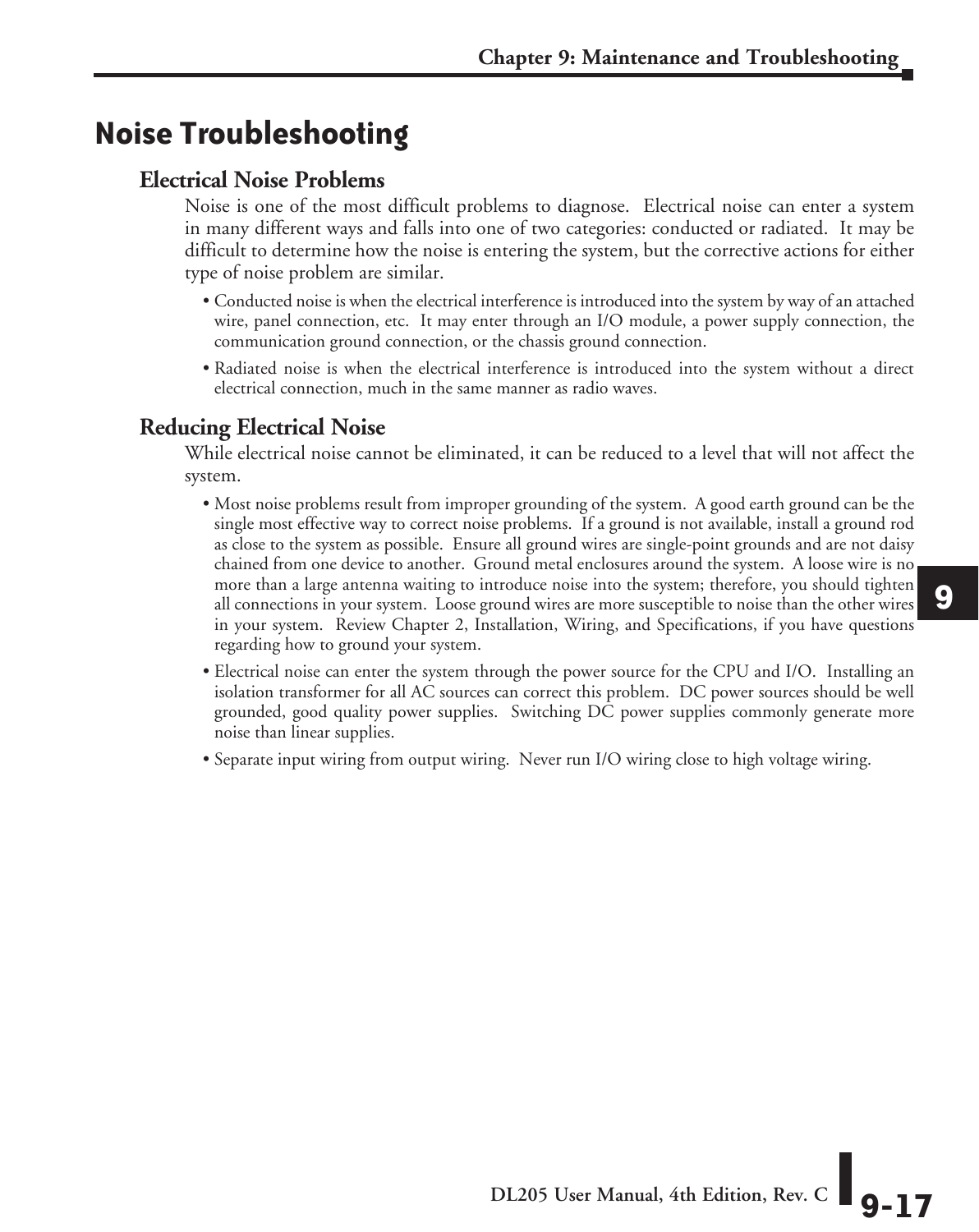## **Machine Startup and Program Troubleshooting**

The DL205 CPUs provide several features to help you debug your program before and during machine startup. This section discusses the following topics which can be very helpful.

- Program Syntax Check
- Duplicate Reference Check
- Test Modes
- Special Instructions
- Run Time Edits
- Forcing I/O Points

#### **Program Syntax Check**

Even though the Handheld Programmer and *Direct*SOFT provide error checking during program entry, you may want to check a modified program. Both programming devices offer a way to check the program syntax. For example, you can use AUX 21, CHECK PROGRAM to check the program syntax from a Handheld Programmer, or you can use the PLC Diagnostics menu option within *Direct*SOFT. This check will find a wide variety of programming errors. The following example shows how to use the syntax check with a Handheld Programmer.

#### **Use AUX 21 to perform syntax check**



See the Error Codes Section for a complete listing of programming error codes. If you get an error, press CLR and the Handheld Programmer will display the instruction where the error occurred. Correct the problem and continue running the Syntax check until the NO SYNTAX ERROR message appears.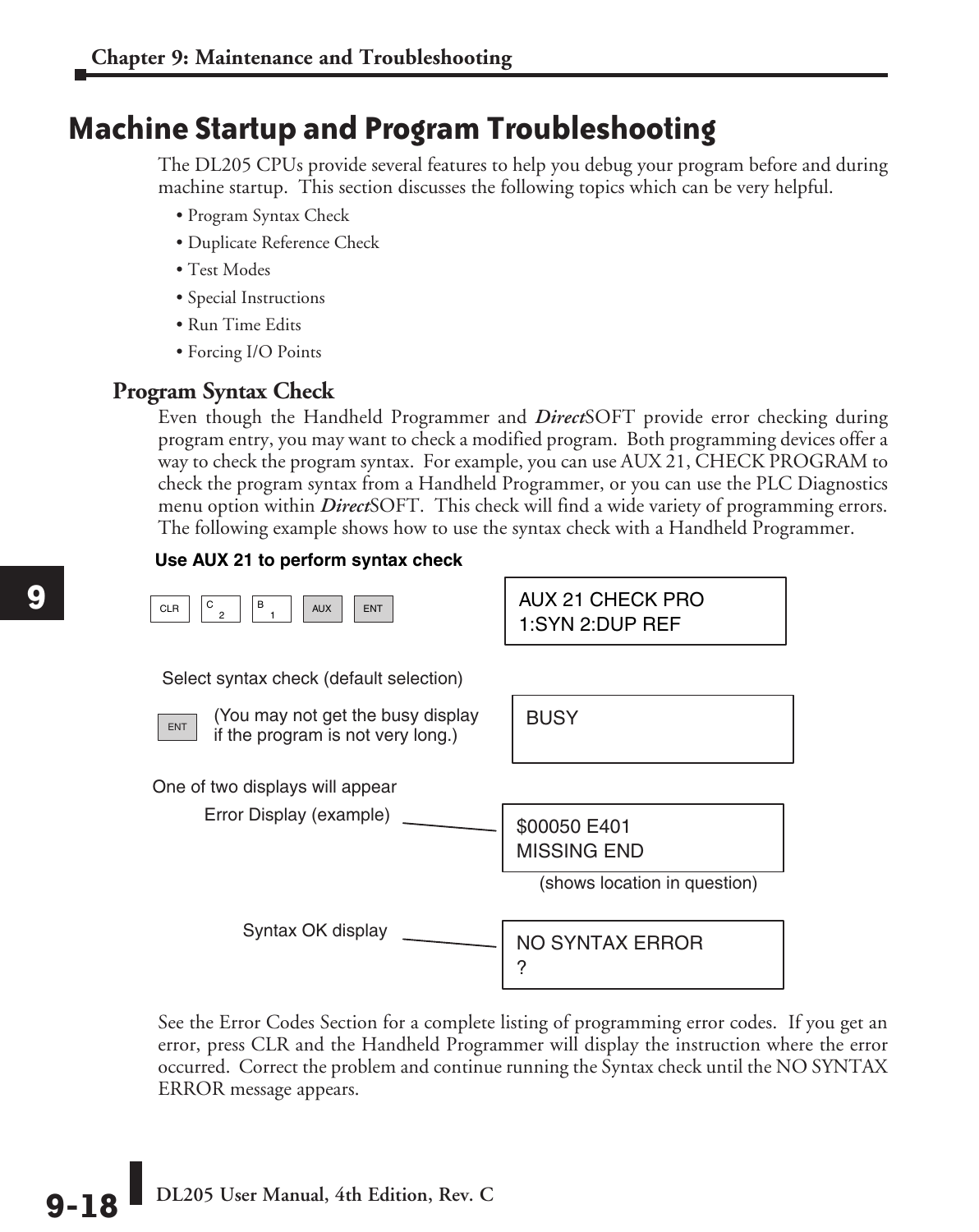#### **Duplicate Reference Check**

You can also check for multiple uses of the same output coil. Both programming devices offer a way to check for this condition. For example, you can AUX 21, CHECK PROGRAM to check for duplicate references from a Handheld Programmer, or you can use the PLC Diagnostics menu option within *Direct*SOFT. The following example shows how to perform the duplicate reference check with a Handheld Programmer.

Use AUX 21 to perform syntax check

| В<br>С<br><b>CLR</b><br><b>AUX</b><br><b>ENT</b><br>$\overline{c}$                      | <b>AUX 21 CHECK PRO</b><br>1:SYN 2:DUP REF                   |
|-----------------------------------------------------------------------------------------|--------------------------------------------------------------|
| Select duplicate reference check                                                        |                                                              |
| (You may not get the busy<br><b>ENT</b><br>display if the program is not<br>very long.) | <b>BUSY</b>                                                  |
| One of two displays will appear<br>Error Display (example)                              | \$00024 E471<br>DUP COIL REF<br>(shows location in question) |
| Syntax OK display                                                                       | NO DUP REFS<br>?                                             |

If you get an error, press CLR and the Handheld Programmer will display the instruction where the error occurred. Correct the problem and continue running the Duplicate Reference check until no duplicate references are found. check until no duplicate references are found.



*NOTE: You can use the same coil in more than one location, especially in programs using the Stage*  instructions and/or the OROUT instructions. The Duplicate Reference check will find these outputs even *though they may be used in an acceptable fashion.*  $\frac{1}{t}$ th<br>tpu<br>—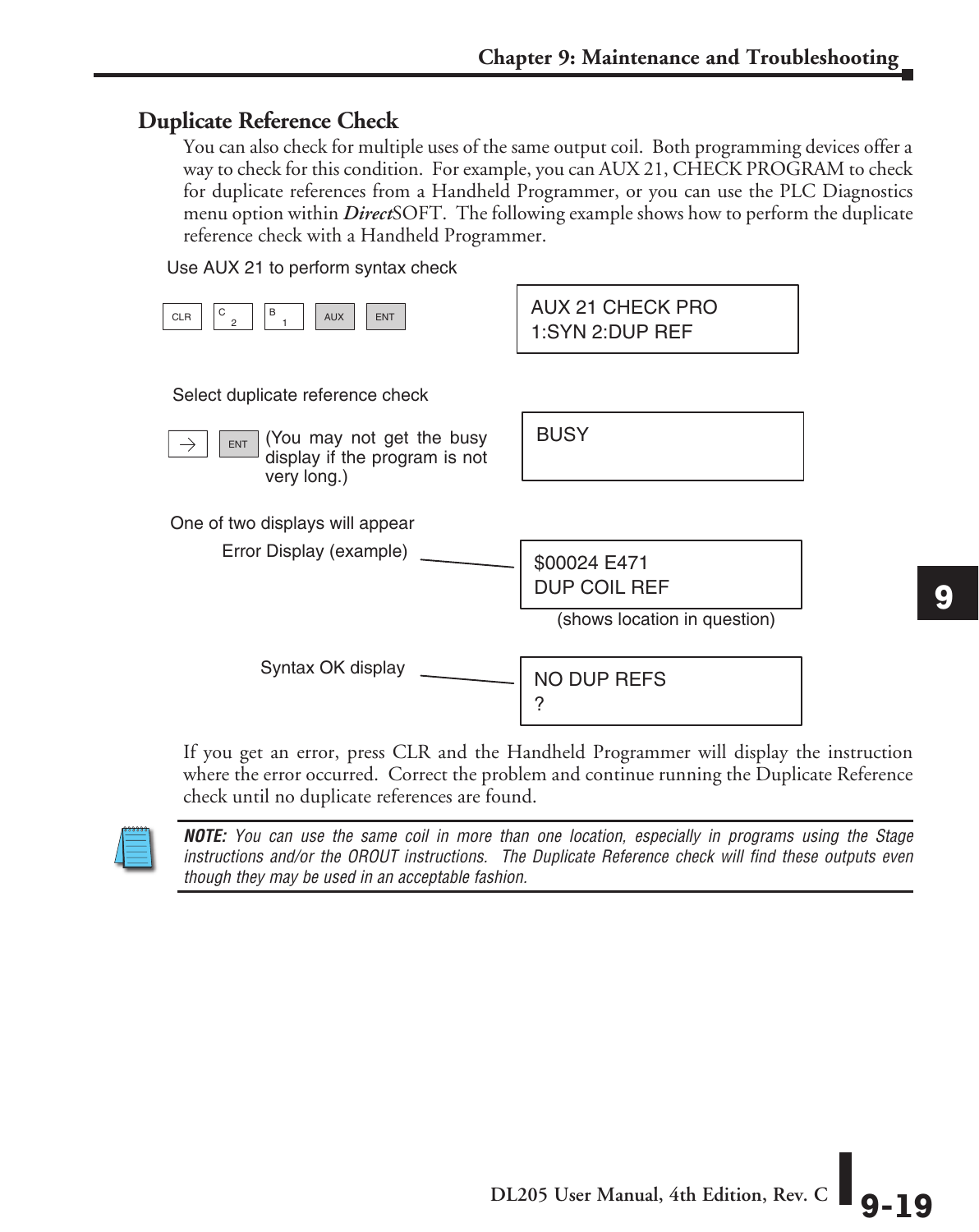#### **TEST-PGM and TEST-RUN Modes**

Test Mode allows the CPU to start in TEST-PGM mode, enter TEST-RUN mode, run a fixed number of scans, and return to TEST-PGM mode. You can select from 1 to 65,525 scans. Test Mode also allows you to maintain output status while you switch between Test-Program and Test-Run Modes. You can select Test Modes from either the Handheld Programmer (by using the MODE key) or from *Direct*SOFT via a PLC Modes menu option.

The primary benefit of using the TEST mode is to maintain certain outputs and other parameters when the CPU transitions back to Test-Program mode. For example, you can use AUX 58 from the DL205 Handheld Programmer to configure the individual outputs, CRs, etc., to hold their output state. Also, the CPU will maintain timer and counter current values when it switches to TEST-PGM mode.



*NOTE: You can only use DirectSOFT to specify the number of scans. This feature is not supported on the Handheld Programmer. However, you can use the Handheld Programmer to switch between Test Program and Test Run Modes.*

With the Handheld Programmer, the actual mode entered when you first select Test Mode depends on the mode of operation at the time you make the request. If the CPU is in Run Mode, then TEST-RUN is available. If the mode is Program, then TEST-PGM is available. Once you've selected TEST Mode, you can easily switch between TEST-RUN and TEST-PGM. *Direct*SOFT provides more flexibility in selecting the various modes with different menu options. The following example shows how you can use the Handheld Programmer to select the Test Modes.

Use the MODE key to select TEST Modes (example assumes Run Mode)



GO TO T–RUN MODE \*MODE CHANGE\*

Press ENT to confirm TEST-RUN Mode



 $\overline{\mathbb{R}}$  (Note, the TEST LED on the DL205 Handheld indicates the CPU is in TEST Mode.)

CPU T–RUN \*MODE CHANGE\*

You can return to Run Mode, enter Program Mode, or enter TEST-PGM Mode by using the Mode Key

CLR | MODE | NEXT | NEXT | ENT

GO TO T–PGM MODE \*MODE CHANGE\*

Press ENT to confirm TEST-PGM Mode



 $\boxed{\mathsf{ENT}}$  (Note, the TEST LED on the DL205 Handheld indicates the CPU is in TEST Mode.)

CPU T–PGM \*MODE CHANGE\*

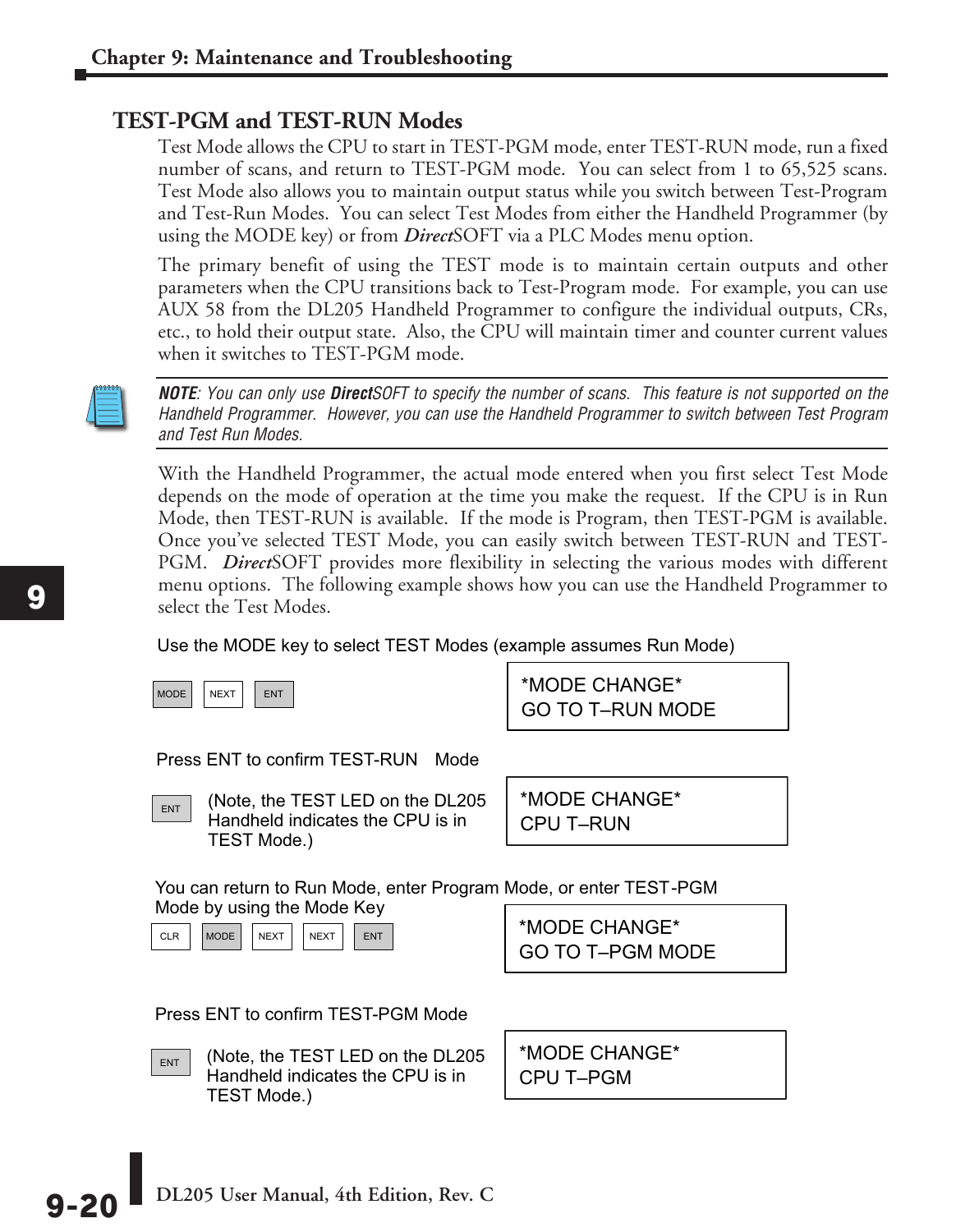**Test Displays:** With the Handheld Programmer you also have a more detailed display when you use TEST Mode. For some instructions, the TEST-RUN mode display is more detailed than the status displays shown in RUN mode. The following diagram shows an example of a Timer instruction display during TEST-RUN mode.



**Holding Output States:** The ability to hold output states is very useful because it allows you to maintain key system I/O points. In some cases, you may need to modify the program, but you do not want certain operations to stop. In normal Run Mode, the outputs are turned off when you return to Program Mode. In TEST-RUN mode, you can set each individual output to either turn off, or to hold its last output state on the transition to TEST-PGM mode. You can use AUX 58 on the Handheld Programmer to select the action for each individual output. This feature is also available via a menu option within *Direct*SOFT. The following diagram shows the differences between RUN and TEST-RUN modes. ้อา<br>วน<br>วน s y<br>1, l<br>1ty<br>Y



Before you decide that Test Mode is the perfect choice, remember that the DL205 CPUs also allow you to edit the program during Run Mode. The primary difference between the Test Modes and the Run Time Edit feature is you do not have to configure each individual I/O point to hold the output status. When you use Run Time Edits, the CPU automatically maintains all outputs in their current states while the program is being updated.

DL205 User Manual, 4th Edition, Rev. C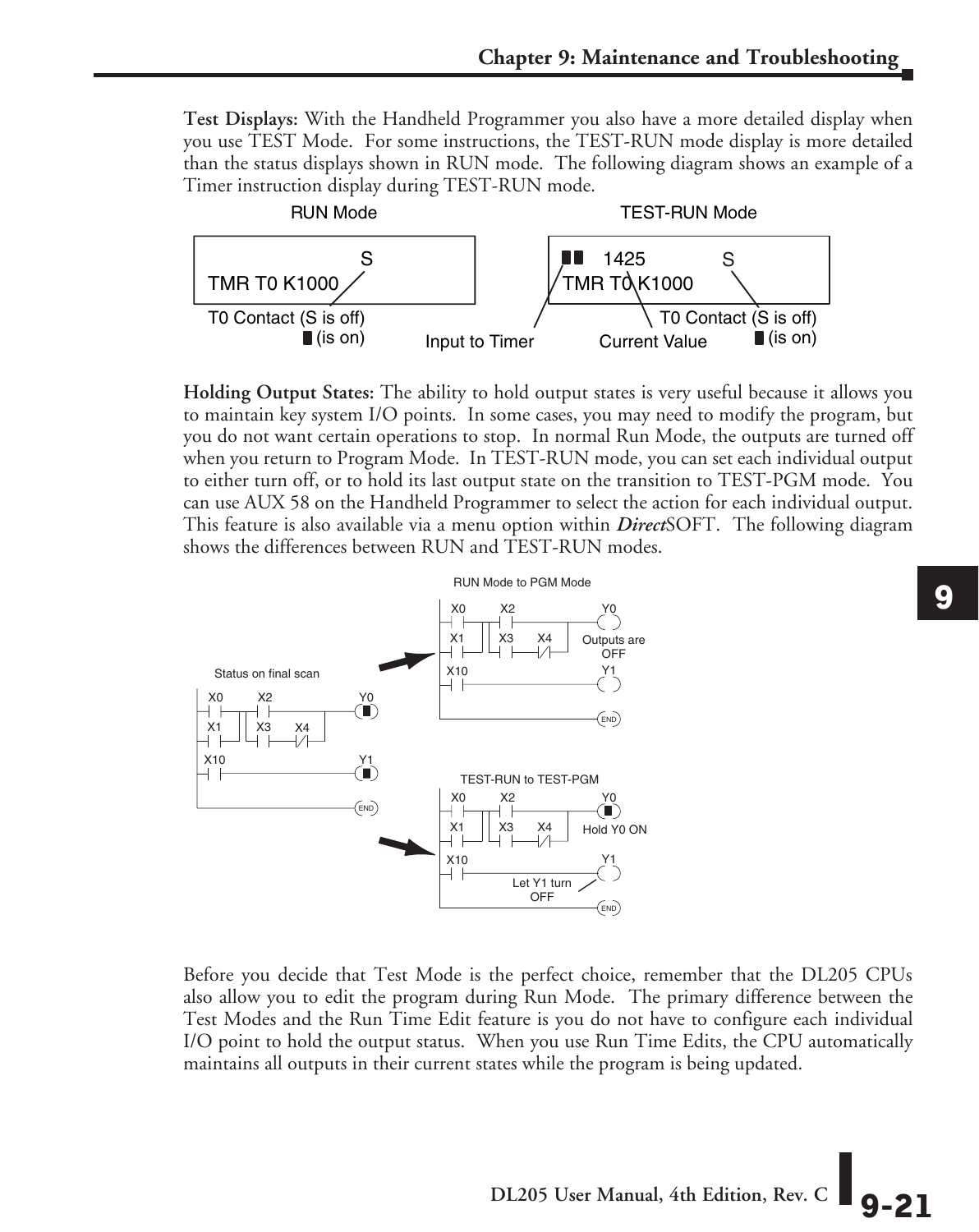#### **Special Instructions**

Several instructions can be used to help you debug your program during machine start-up operations.

- END
- PAUSE
- STOP

**END Instruction:** If you need a way to quickly disable part of the program, insert an END statement prior to the portion that should be disabled. When the CPU encounters the END statement, it assumes it is the end of the program. The following diagram shows an example.



**PAUSE Instruction:** This instruction provides a quick way to allow the inputs (or other logic) to operate while disabling selected outputs. The output image register is still updated, but the output status is not written to the modules. For example, you could make this conditional by adding an input contact or CR to control the instruction with a switch or a programming device. Or, you could add the instruction without any conditions so the selected outputs would be disabled at all times.



**Q\_22** DL205 User Manual, 4th Edition, Rev. C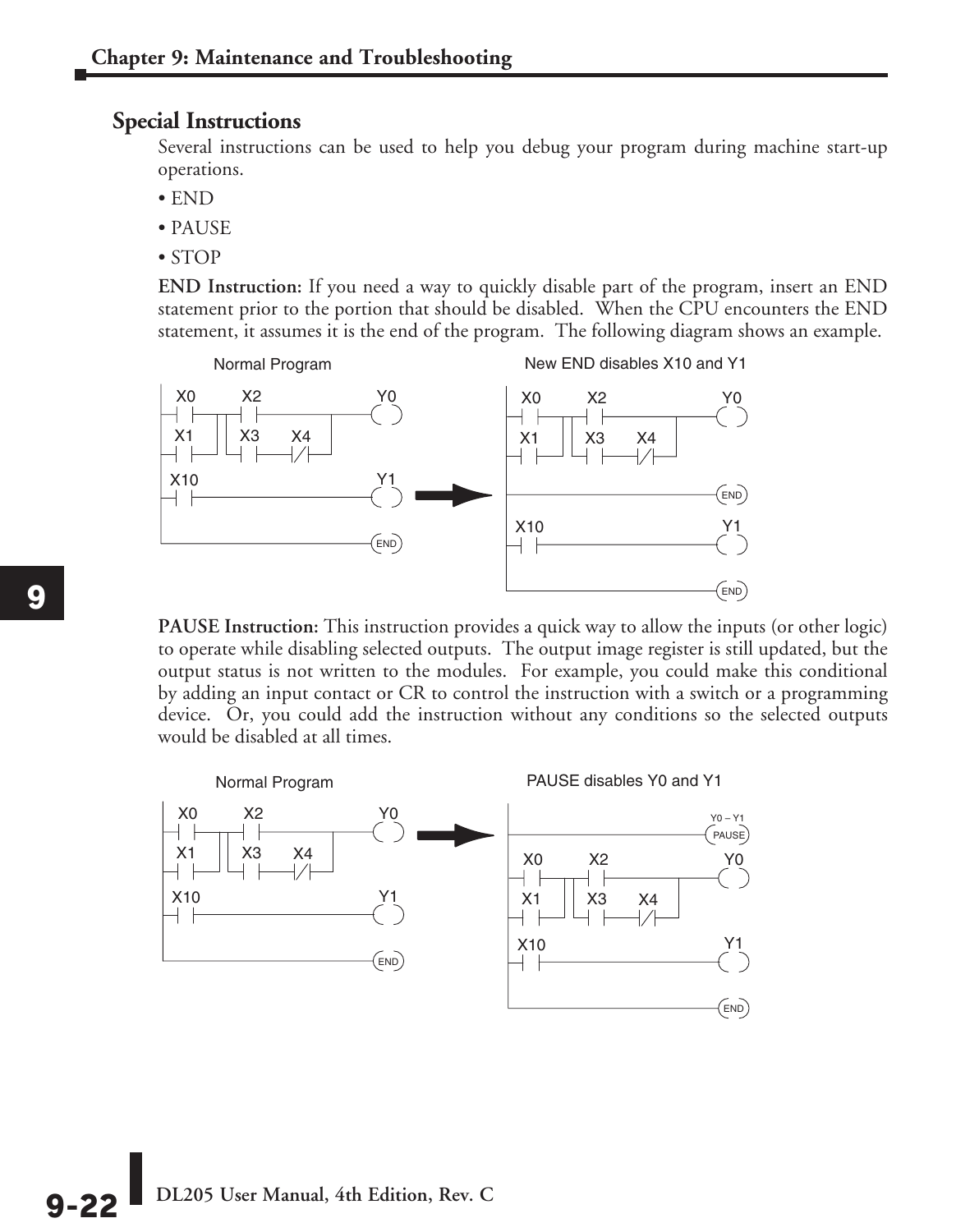**STOP Instruction:** Sometimes during machine startup you need a way to quickly turn off all the outputs and return to Program Mode. In addition to using the Test Modes and AUX 58 (to configure each individual point), you can also use the STOP instruction. When this instruction is executed, the CPU automatically exits Run Mode and enters Program Mode. Remember, all outputs are turned off during Program Mode. The following diagram shows an example of a condition that returns the CPU to Program Mode.



In the example shown above, you could trigger X20, which would execute the STOP

DL205 User Manual, 4th Edition, Rev. C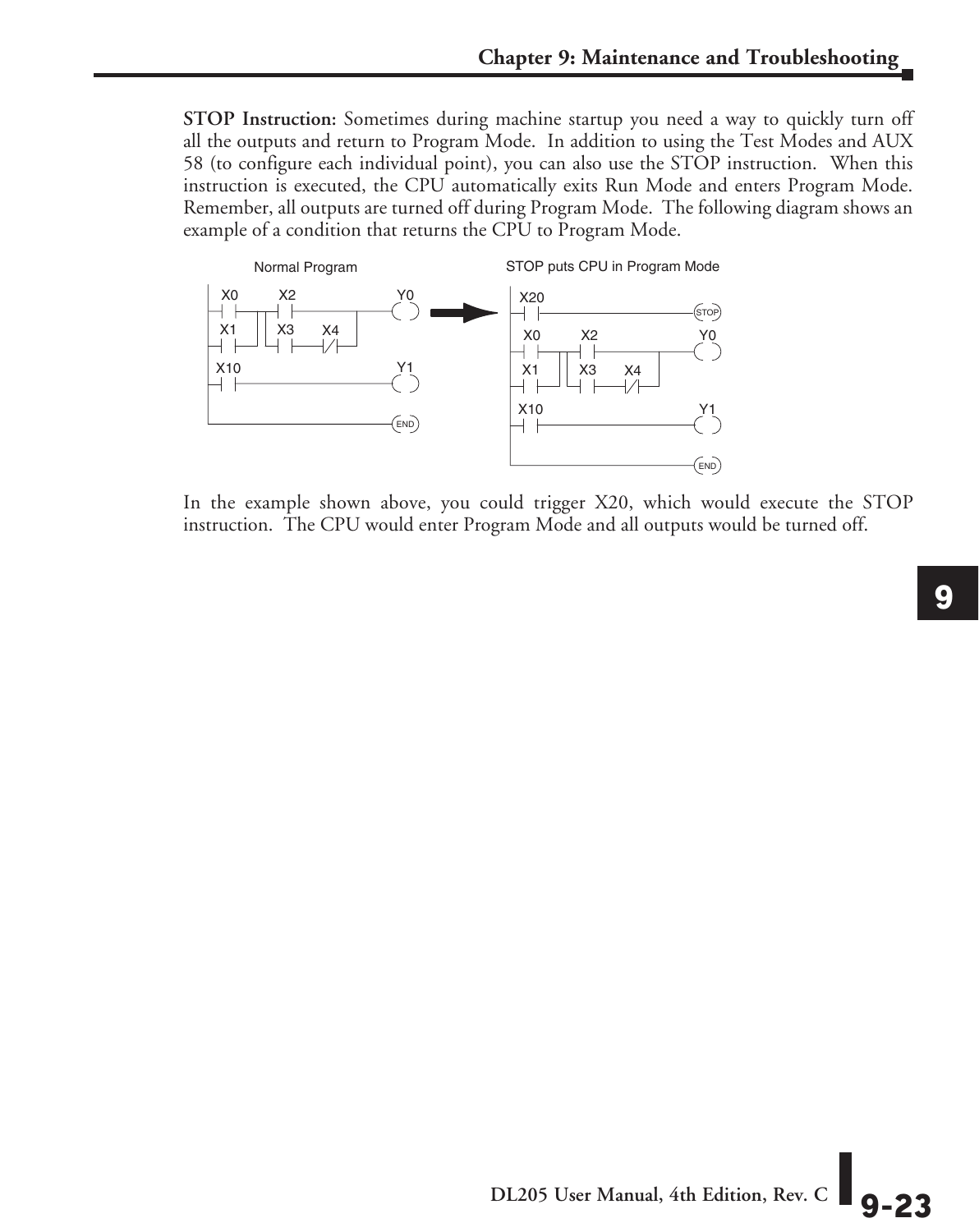#### **Run Time Edits**

The DL205 CPUs allow you to make changes to the application program during Run Mode. These edits are not "bumpless." Instead, CPU scan is momentarily interrupted (and the outputs are maintained in their current state) until the program change is complete. This means if the output is off, it will remain off until the program change is complete. If the output is on, it will remain on.



**WARNING: Only authorized personnel fully familiar with all aspects of the application should make changes to the program. Changes during Run Mode become effective immediately. Make sure you thoroughly consider the impact of any changes to minimize the risk of personal injury or damage to equipment. There are some important operations sequence changes during Run Time Edits.** 

**1. If there is a syntax error in the new instruction, the CPU will not enter the Run Mode.**

**2. If you delete an output coil reference and the output was on at the time, the output will remain on until it is forced off with a programming device.**

**3. Input point changes are not acknowledged during Run Time Edits. So, if you're using a high-speed operation and a critical input comes on, the CPU may not see the change.**

Not all instructions can be edited during a Run Time Edit session. The following list shows the instructions that can be edited.

| <b>Mnemonic</b>    | <b>Description</b>           |
|--------------------|------------------------------|
| TMR                | Timer                        |
| TMRF               | <b>Fast timer</b>            |
| TMRA               | <b>Accumulating timer</b>    |
| TMRAF              | Accumulating fast timer      |
| CNT                | Counter                      |
| UDC                | Up / Down counter            |
| SGCNT              | Stage counter                |
| STR, STRN          | Store, Store not             |
| AND, ANDN          | And, And not                 |
| OR, ORN            | Or, Or not                   |
| <b>STRE, STRNE</b> | Store equal, Store not equal |
| ANDE, ANDNE        | And equal, And not equal     |
| ORE, ORNE          | Or equal, Or not equal       |
| STR, STRN          | Store greater than or equal  |
|                    | Store less than              |
| AND, ANDN          | And greater than or equal    |
|                    | And less than                |

| <b>Mnemonic</b> | <b>Description</b>                     |
|-----------------|----------------------------------------|
| OR, ORN         | Or greater than or equal, Or less than |
| LD              | Load data (constant)                   |
| ILDD            | Load data double (constant)            |
| ADDD            | Add data double (constant)             |
| ISUBD           | Subtract data double (constant)        |
| <b>MUL</b>      | Multiply (constant)                    |
| DIV             | Divide (constant)                      |
| <b>CMPD</b>     | Compare accumulator (constant)         |
| <b>ANDD</b>     | And accumulator (constant)             |
| <b>ORD</b>      | Or accumulator (constant)              |
| <b>XORD</b>     | Exclusive or accumulator (constant)    |
| ILDF            | Load discrete points to accumulator    |
| <b>OUTF</b>     | Output accumulator to discrete points  |
| <b>ISHFR</b>    | Shift accumulator right                |
| <b>SHFL</b>     | Shift accumulator left                 |
| INCON           | Numeric constant                       |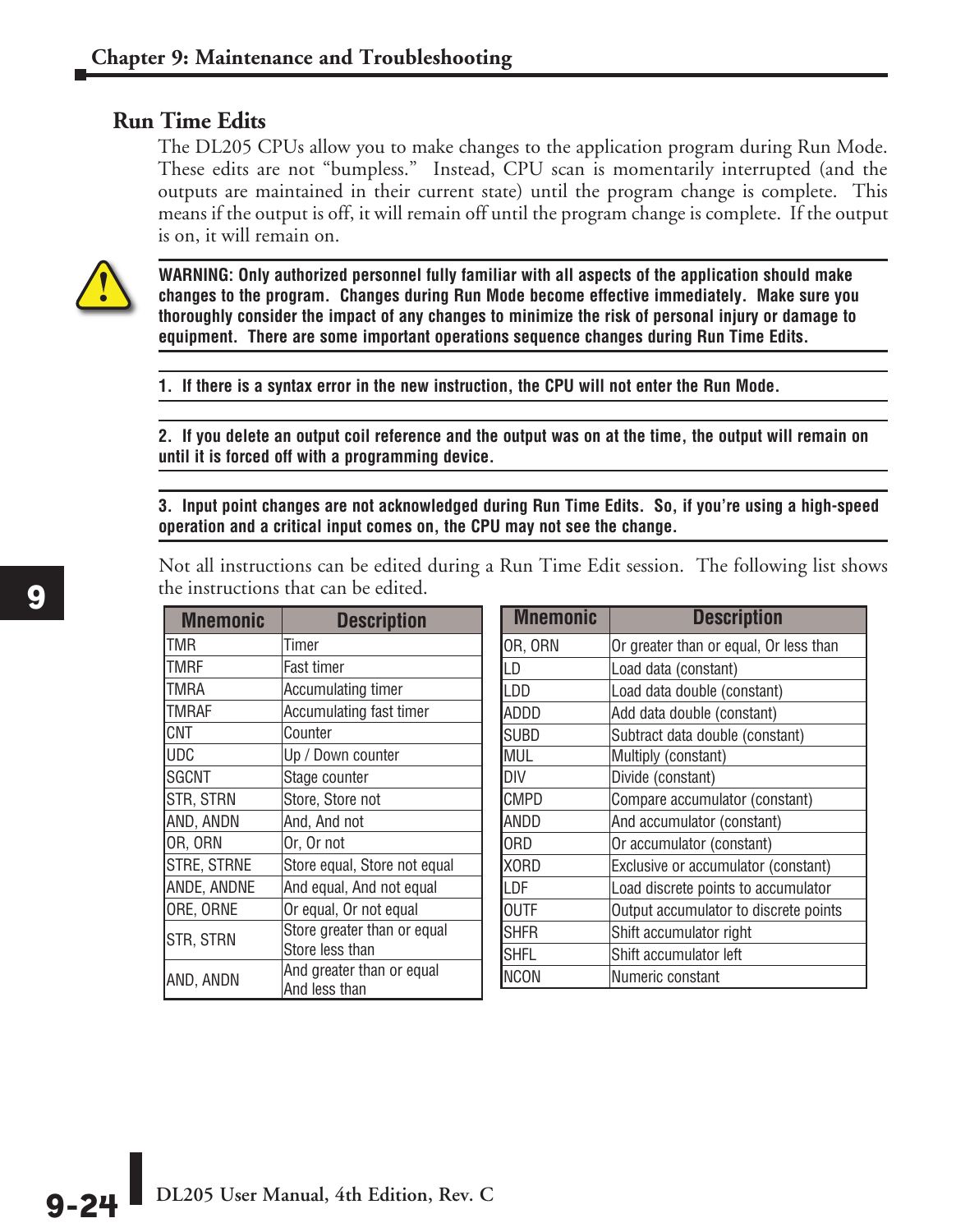Use the program logic shown to describe how this process works. In the example, change X0 to C10. Note, the example assumes you have already placed the CPU in Run Mode.



Use the MODE key to select Run Time Edits

| <b>MODE</b> | <b>NEXT</b> | <b>NFXT</b> | FN. |
|-------------|-------------|-------------|-----|
|-------------|-------------|-------------|-----|

RUN TIME EDIT? \*MODE CHANGE\*

Press ENT to confirm the Run Time Edits

 $\overline{E_{\text{ENT}}}$  (Note, the RUN LED on the DL205 Handheld starts flashing to indicate Run Time Edits are enabled.)

RUNTIME EDITS \*MODE CHANGE\*

Find the instruction you want to change (X0)

SHFT  $\vert$   $\vert$ <sup>x</sup> SET 0  $A_0$  | SHFT | FD REF

\$00000 STR X0

Press the arrow key to move to the X. Then enter the new contact (C10).

SHET  $\boxed{C_A}$   $\boxed{B_A}$   $\boxed{A_A}$   $\boxed{ENT}$  RUNTIME EDIT? C B ENT  $\rightarrow$ 2 0 STR C10

Press ENT to confirm the change

 $\overline{\mathsf{ENT}}$  (Note, once you press ENT, the next address is displayed.

OR C0



**DL205 User Manual, 4th Edition, Rev. C 9-25**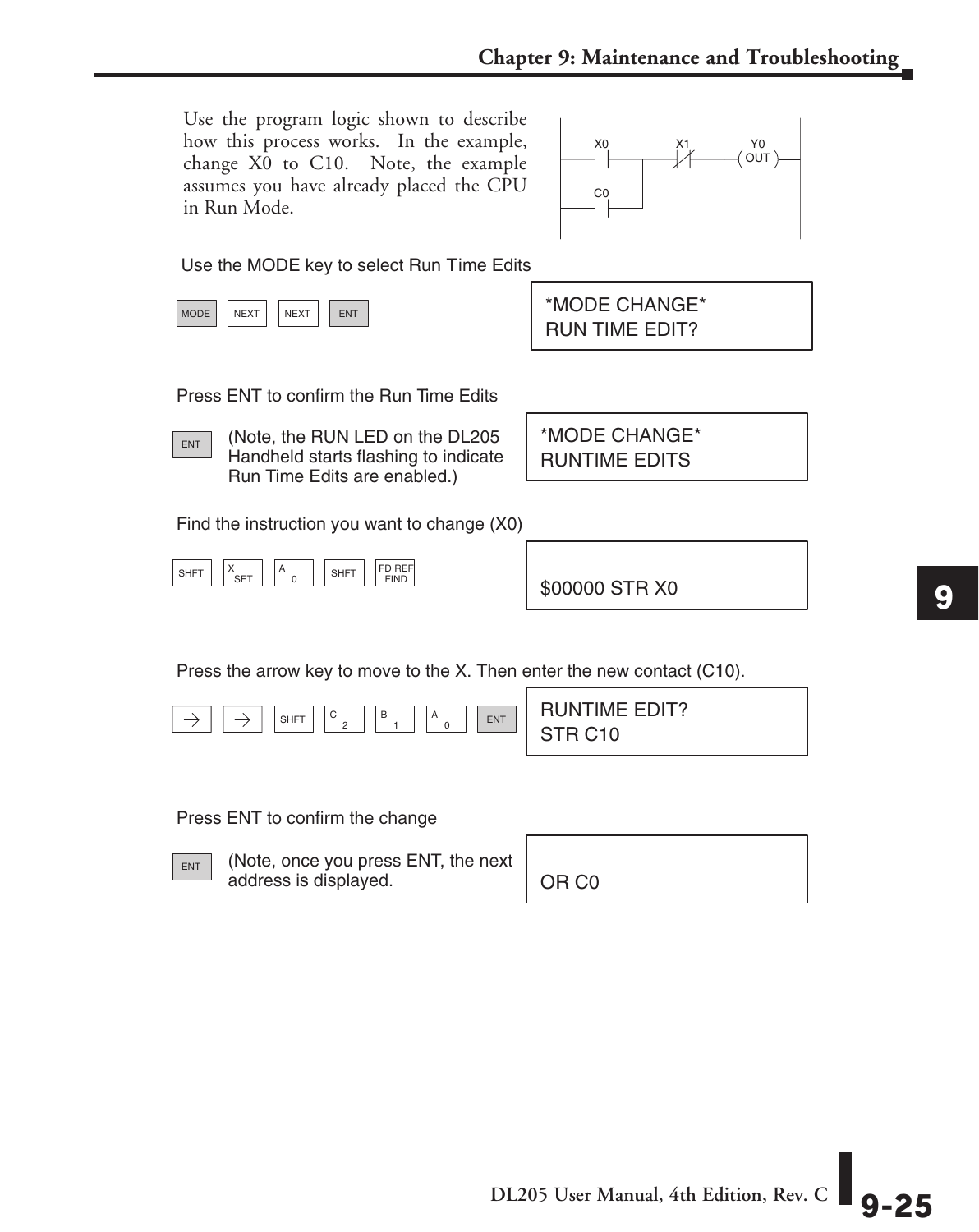#### **Forcing I/O Points**

There are many times, especially during machine startup and troubleshooting, where you need the capability to force an I/O point to be either on or off. Before you use a programming device to force any data type, it is important to understand how the DL205 CPUs process the forcing requests.



**WARNING: Only authorized personnel fully familiar with all aspects of the application should make changes to the program. Make sure you thoroughly consider the impact of any changes to minimize the risk of personal injury or damage to equipment.**

Two types of forcing are available with the DL205 CPUs. (Chapter 3 provides a detailed description of how the CPU processes each type of forcing request.)

- **Regular Forcing** This type of forcing can temporarily change the status of a discrete bit. For example, you may want to force an input on, even though it is really off. This allows you to change the point status that was stored in the image register. This value will be valid until the image register location is written to during the next scan. This is primarily useful during testing situations when you need to force a bit on to trigger another event.
- **Bit Override** (DL240, DL250–1 or DL260) Bit override can be enabled on a point-by-point basis by using AUX 59 from the Handheld Programmer or by a menu option in *Direct*SOFT. You can use Bit Override with X, Y, C, T, CT, and S data types. Bit override basically disables any changes to the discrete point by the CPU. For example, if you enable bit override for X1, and X1 is off at the time, the CPU will not change the state of X1. This means that even if X1 comes on, the CPU will not acknowledge the change. Therefore, if you used X1 in the program, it would always be evaluated as "off" in this case. If X1 was on when the bit override was enabled, then X1 would always be evaluated as "on."

There is an advantage available when you use the bit override feature. The regular forcing is not disabled because the bit override is enabled. For example, if you enabled the Bit Override for Y0 and it was off at the time, the CPU would not change the state of Y0. However, you can still use a programming device to change the status. If you use the programming device to force Y0 on, it will remain on and the CPU will not change the state of Y0. If you then force Y0 off, the CPU will maintain Y0 as off. The CPU will never update the point with the results from the application program or from the I/O update until the bit override is removed from the point.

**Q\_26** DL205 User Manual, 4th Edition, Rev. C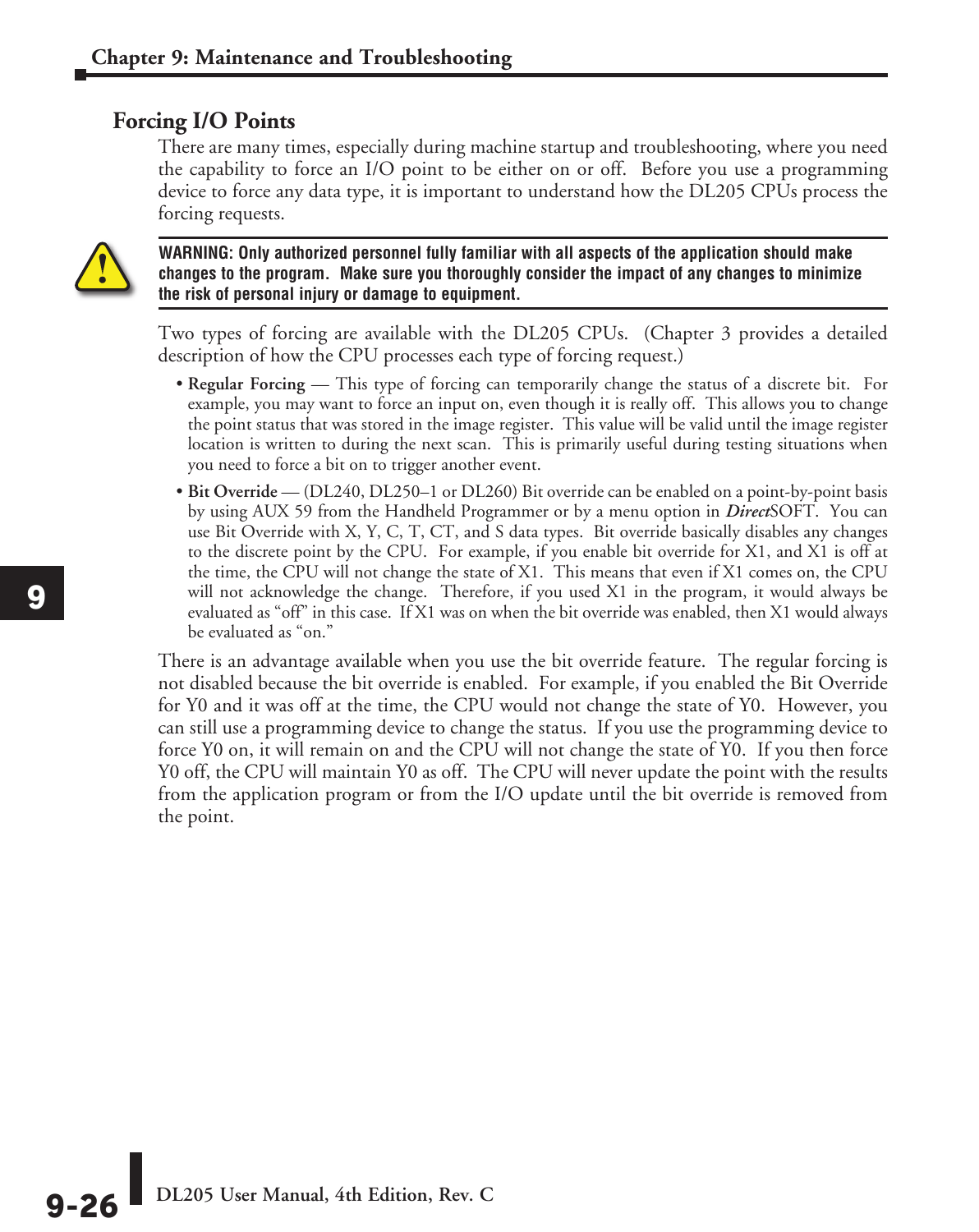The following diagrams show how the bit override works for both input and output points.<br>The example uses a simple rung, but the concepts are similar for any type of bit memory. The example uses a simple rung, but the concepts are similar for any type of bit memory.



The following diagram shows how the bit override works for an output point. Notice the bit override maintains the output in the current state. If the output is on when the bit override is enabled, then the output stays on. If it is off, then the output stays off.



The following diagram shows how you can use a programming device in combination with the bit override to change the status of the point. Remember, bit override only disables CPU changes. You can still use a programming device to force the status of the point. Plus, since bit override maintains the current status, this enables true forcing. The example shown is for an output point, but you can also use the other bit data types.



**DL205 User Manual, 4th Edition, Rev. C 9-27**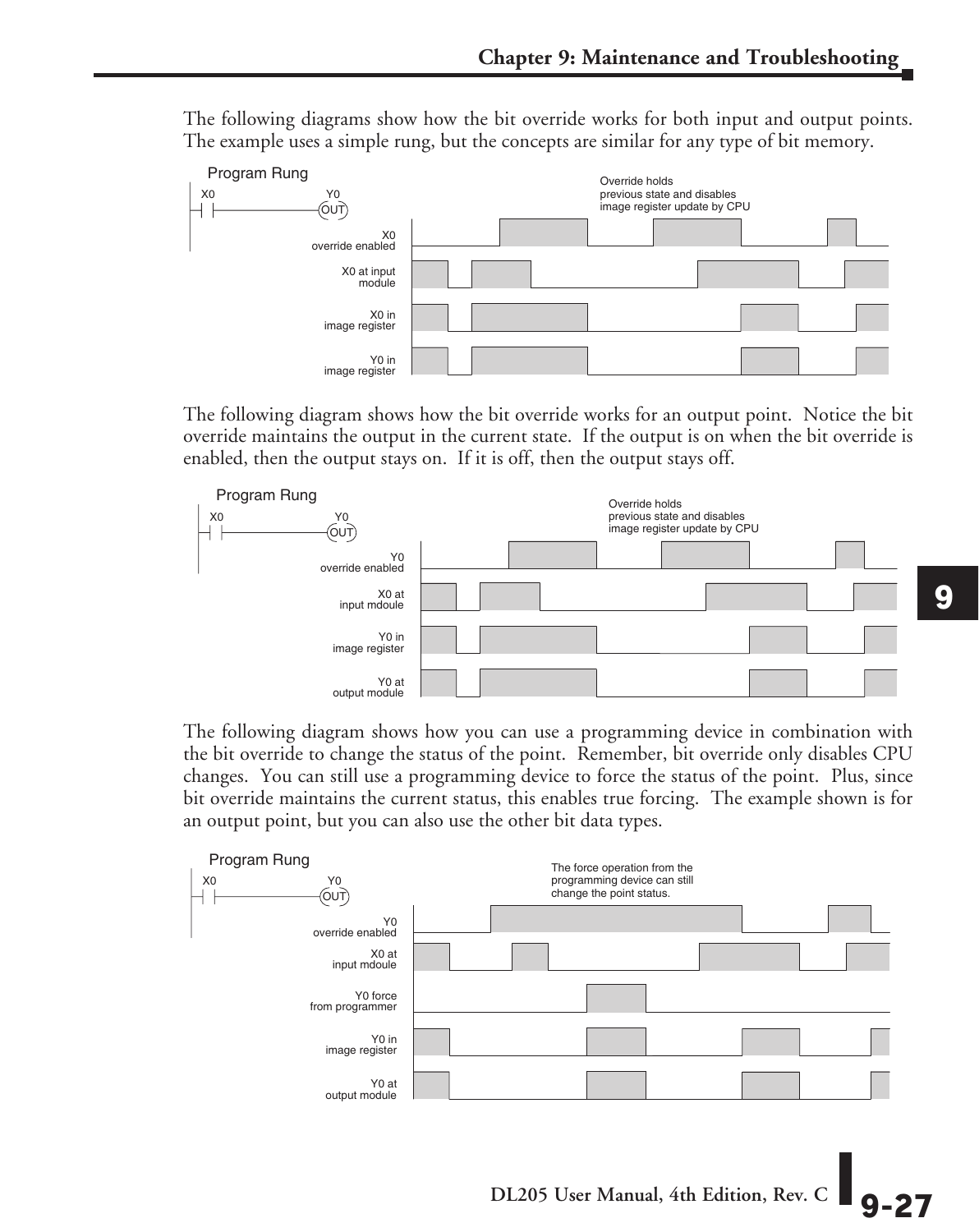The following diagrams show a brief example of how you could use the DL205 Handheld Programmer to force an I/O point. Remember, if you are using the Bit Override feature, the CPU will retain the forced value until you disable the Bit Override or until you remove the force. The image register will not be updated with the status from the input module. Also, the solution from the application program will not be used to update the output image register. The example assumes you have already placed the CPU into Run Mode.



From a clear display, use the following keystrokes



 $\begin{array}{|c|c|c|}\n\hline\n\text{STAT} & \text{ENT}\n\end{array}$  16P STATUS<br>BIT REF X

| Use the PREV or NEXT keys to select the Y data type. (Once the Y |  |
|------------------------------------------------------------------|--|
| appears, press 0 to start at Y0.)                                |  |



| s, press u to start at YU.)<br>A<br><b>ENT</b> |  |                  |  |  |
|------------------------------------------------|--|------------------|--|--|
|                                                |  | Innnnnnnnnnnnnnn |  |  |

Use arrow keys to select point, then use ON and OFF to change the status



0000000000000000

#### **Regular Forcing with Direct Access**

From a clear display, use the following keystrokes to force Y10 ON Solid fill indicates point is on.



From a clear display, use the following keystrokes to force Y10 OFF No fill indicates point is off.



| <b>BIT FORCE</b><br>Y <sub>10</sub> |  |
|-------------------------------------|--|
|                                     |  |

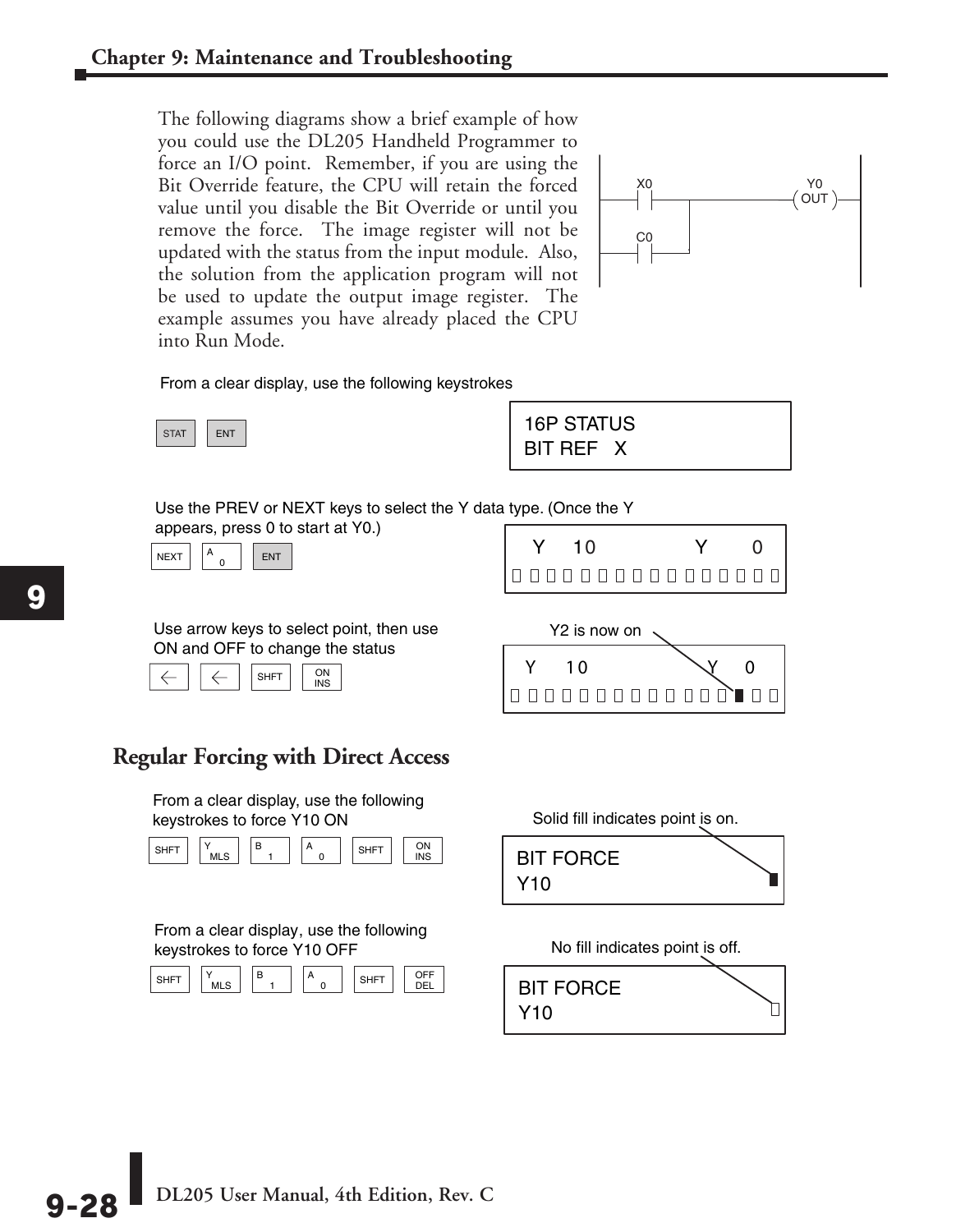

Like the example above, you can use the PREV and NEXT keys to move to adjacent memory locations and use the SHFT OFF keys to set the override bit off.

#### **Bit Override Indicators**

Override bit indicators are also shown on the Handheld Programmer status display. Below are the keystrokes to call the status display for Y10 – Y20.

From a clear display, use the following keystrokes to display the status of Y10 – Y20.



Point is on

**DL205 User Manual, 4th Edition, Rev. C** 

**9**